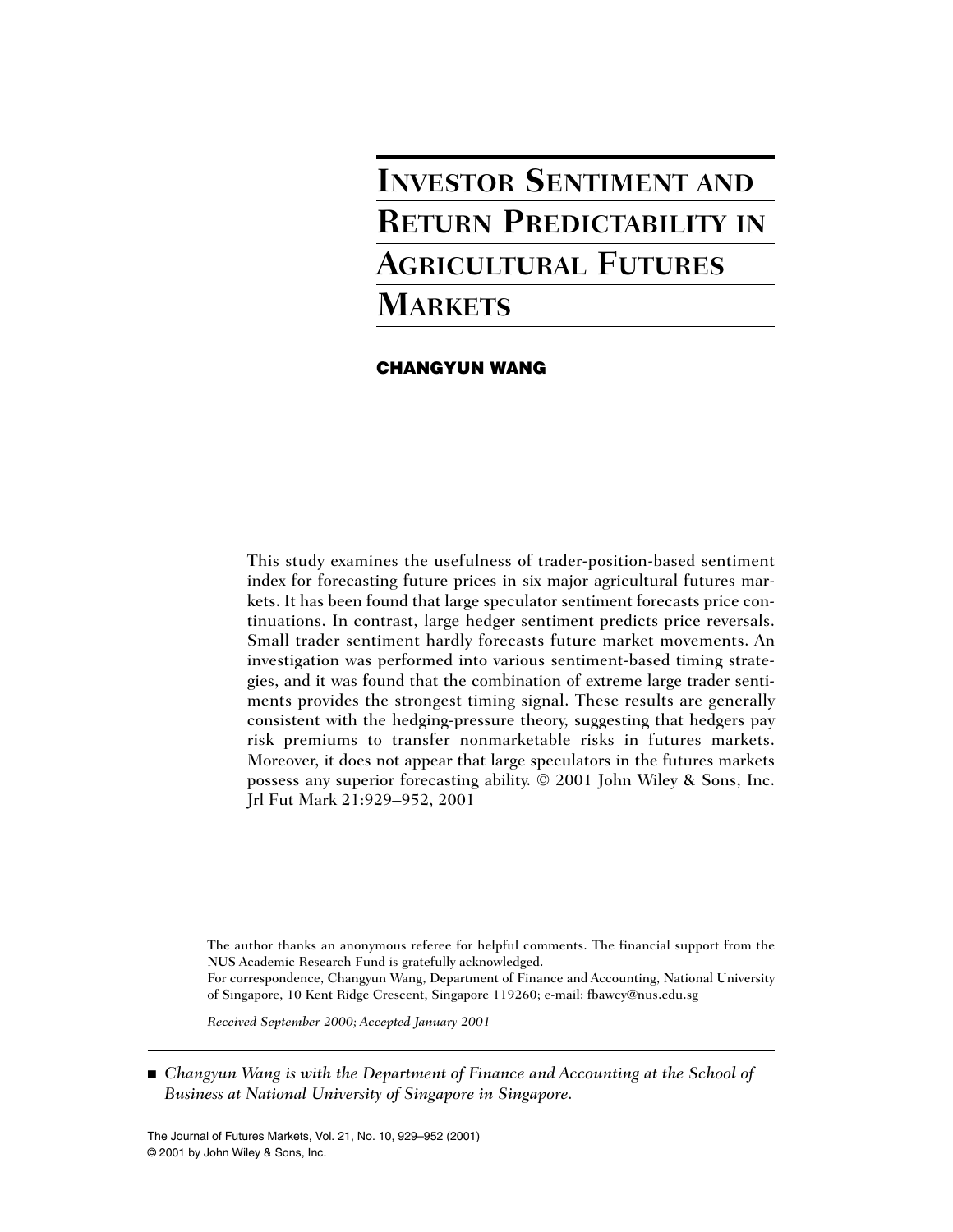#### **INTRODUCTION**

Commitments of traders (COT) reports that have been published periodically by the Commodity Futures Trading Commission (CFTC) since the early 1980s detail positions taken by the three types of traders—large speculators, large hedgers, and small traders in U.S. futures markets.<sup>1</sup> The unique trader-position information has long been promoted by financial analysts as valuable for timing the market. For instance, Briese (1994) argued that the COT reports could be followed much like SEC insider transaction information to spot profitable opportunities. The article goes on to say that: "(C)ommercials are typically value buyers. When their net buying is near its historical top, it is a tip-off that they think bargains are available. When their net position reaches its lower historical boundary, it usually means that they think tulip-mania has gripped a market" (Briese, 1994, p. 20). Arnold (1995) stated that an understanding of open interest by type of traders was crucial in futures trading, and promoted how to find high profitability trades by examining trader positions.

Do COT reports contain useful information about future market movements in futures markets? If the answer is yes, how does a specific type of traders forecast market movements? Howreliable is the forecast? How to enhance returns by making use of trader position information? What is the source of return predictability? Although the unique traderposition information has been watched closely by market users, important issues of whether and how the information may be useful for timing the market have not gained any academic interest.<sup>2</sup> The primary objective of this article is to provide initial empirical evidence on the usefulness of trader-position information for forecasting future market movements in six actively traded agricultural futures markets—corn, soybeans, soymeal, wheat, cotton, and world sugar. To investigate this issue, a sentiment index was constructed for each type of traders. The main difference between these and other sentiment indexes is that these indexes measure investor sentiment based on actual positions taken by each type of traders, while most sentiment indexes are based on the opinions of financial analysts and newsletter writers.

<sup>1</sup> The definition of large speculators, large hedgers, and small traders follows from the CFTC's COT reports. See also 8.

 $\rm{^2The\,\, rad}$  rosition information is believed to be important in modern days than before because it provides an opportunity to spot the movement of large hedge funds, futures funds, and other large players. William O'Neil, chief futures strategist of Merrill Lynch, made a comment that people are watching this report much more than they used to because of the significant increase in fund's participation in the market, and investors do not want to get caught on the wrong side of a trend when the funds are moving in or out the market (Wall Street Journal, May 2, 1994).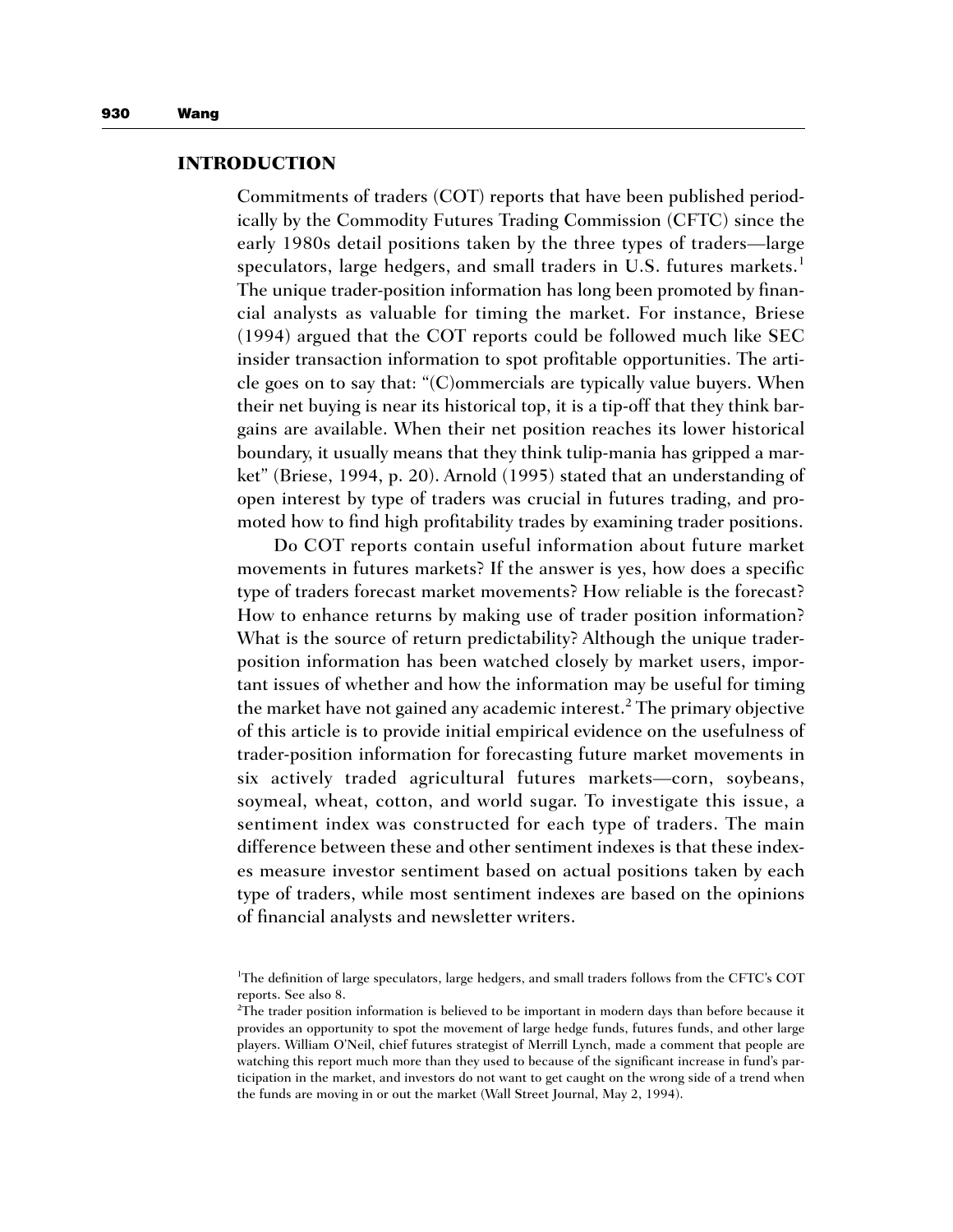The study of the sentiment by type of traders based on trader actual positions is important for three reasons. First, it allows for an explicit analysis of the usefulness of trader-position information contained in the COT reports. Second, it teaches us about biases in the market forecasts of futures traders. Third, it enables us to earn extra returns by exploiting those biases in agricultural futures markets.

The principal findings are that the sentiments of both large speculators and large hedgers are valuable timing indicators in the agricultural futures markets, but they provide opposite forecasts. Large speculator sentiment is a price-continuation indicator. Contrary to popular beliefs, large hedger sentiment is a contrary indicator.<sup>3</sup> Small trader sentiment hardly forecasts future market movements. Various sentiment-based timing strategies were investigated and compared, and the findings revealed that the combination of extreme large trader sentiments provides the strongest timing signal. The source of return predictability was also examined, and the conclusions drawn were that the results are generally consistent with the hedging-pressure theory in which it is argued that hedgers tend to pay risk premiums to speculators in order to transfer nonmarketable risks, and that futures risk premiums are correlated with hedgers' net positions. Thus, the contrary signal provided by hedger sentiment roughly reflects hedging-pressure effects in futures markets. Moreover, it was found that hedging-pressure effects tend to last for longer horizons than what have been recognized and examined in the extant literature (e.g., Bessembinder, 1992; De Roon, Nijman, & Veld, 2000). Unlike Rockwell (1967) and Chang (1985), no evidence was found of superior forecasting ability possessed by large speculators. Therefore, that speculator sentiment forecasts price continuations simply indicates that large speculators in these markets earn returns for the bearing of risk.

# **LITERATURE REVIEW**

Several studies have investigated the usefulness of various opinionbased sentiment indexes for forecasting returns in equity markets. Solt and Statman (1988) found no statistically significant relation between the sentiment of investment newsletter writers and subsequent stock returns. De Bondt (1993) found that individual investors surveyed by the

<sup>3</sup> Market analysts or newsletter writers argued that hedgers often sit on the right side of a market. For example, Briese (1994, p. 20) wrote: "(I)f you follow only one market, the S&P 500 would be a good choice . . . They (commercials) have shown an uncanny knack for spotting opportunities in the S&P. Historically, a bearish signal has been generated whenever commercials held more short than long contracts."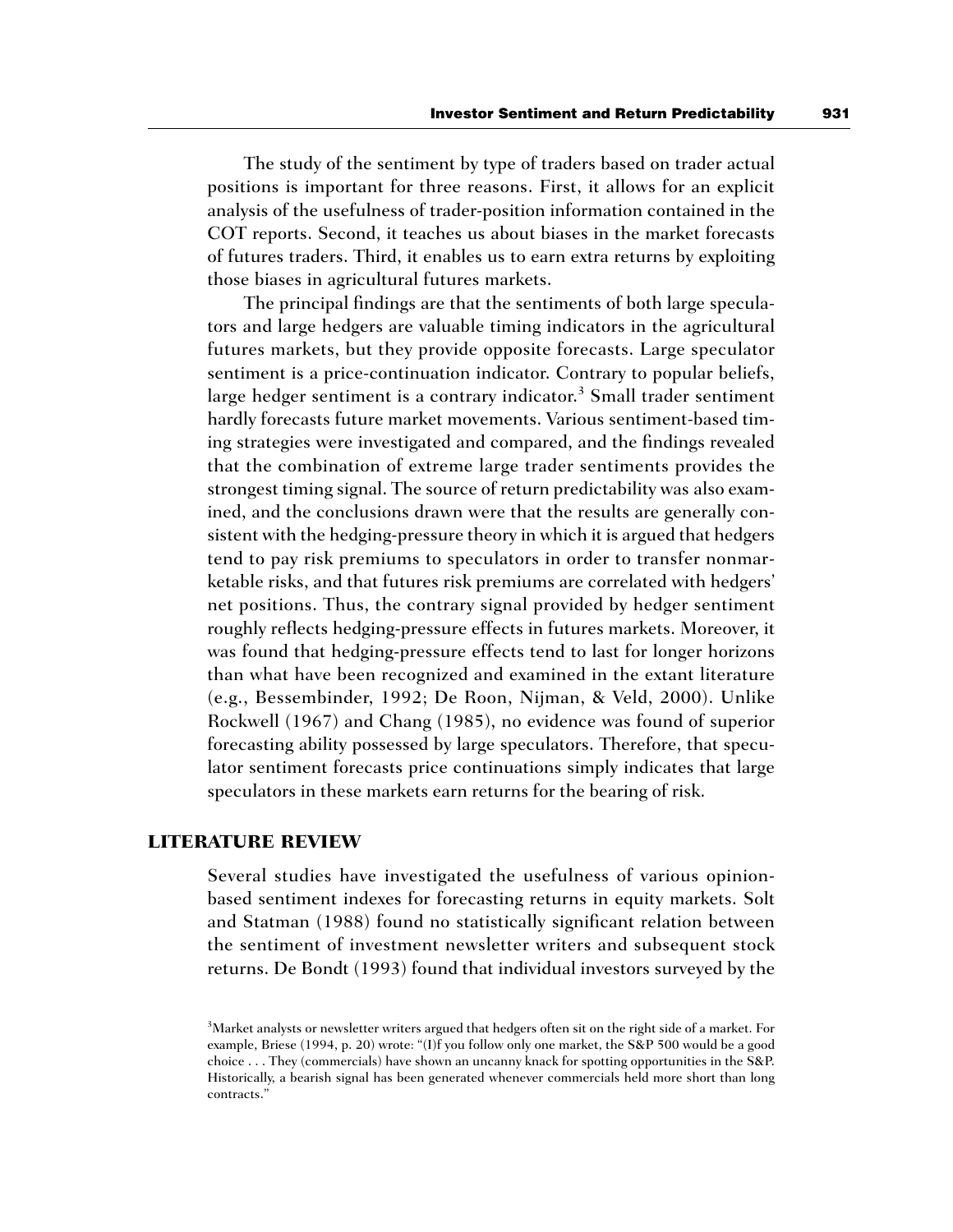American Association of Individual Investors (AAII) forecasted future stock prices by extrapolating from price trends. Clarke and Statman (1998) showed that the Bullish Sentiment Index hardly is useful for market timing. More recently, Fisher and Statman (2000) studied the sentiments of three groups of investors—small investors, newsletter writers, and Wall Street strategists—and found that the sentiments of both small investors and Wall Street strategists were reliable contrary indicators for future S&P 500 stock returns, but no statistically significant relation between the sentiment of newsletter writers and stock returns was uncovered. The above studies focus on return predictability of opinionbased sentiments in equity markets. Sanders, Irwin, and Leuthold (1997) investigated the usefulness of the Consensus Bullish Index for forecasting returns in futures markets, and concluded that the sentiment index hardly forecasts futures prices.

Based on causal observations and simple analyses in futures markets, Briese (1994), Arnold (1995), along with Apogee and other investment newsletters, argued that large hedger positions might be a useful straight buying or selling indicator. The results presented here, however, from a comprehensive statistical analysis of the six actively traded agricultural markets, do not support this contention. On the contrary, it was revealed that speculator sentiment provides a valuable straight buying or selling signal. Hedger sentiment is a reliable contrary indicator, i.e., investors are advised to go short when hedgers are turning bullish, and to go long when they are turning bearish.

This study also is related to the hedging-pressure theory that dates back to Keynes (1930) and Hicks (1939). The hedging-pressure theory views futures premiums as directly linked to hedgers' net positions (e.g., Hirshleifer, 1988, 1990; Stoll, 1979). Hedging pressure results from risks that hedgers cannot, or do not want to trade because of market frictions, such as high transaction costs and severe information asymmetries. Therefore, hedgers who use futures markets to avoid risks tend to pay a significant premium to speculators for this insurance. Bessembinder (1992) and De Roon et al. (2000) provided empirical evidence of hedgingpressure effects in broad futures markets, although they did not attempt to measure the extent of hedging pressure effects. Chang (1985) employed a nonparametric approach to examine whether and how price movements in three agricultural futures markets were related to the net positions of large speculators and large hedgers. He found that prices rose more often than expected on a random basis in months when large speculators had net long positions and fell more than expected in months when large hedgers had net long positions. Though it is not the primary interest of this study to test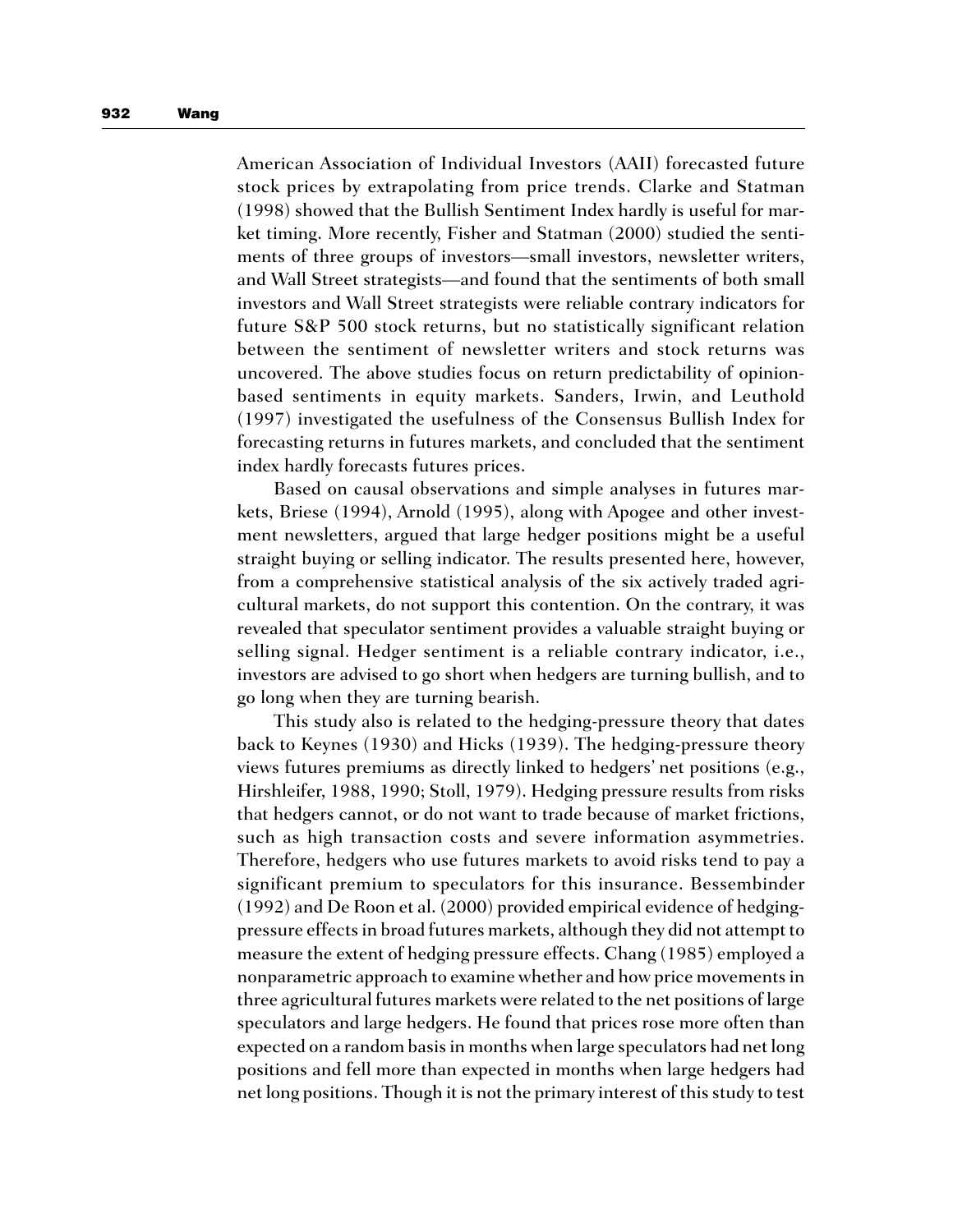the validity of hedging-pressure theory, a methodology, similar to that of Rockwell (1967), was used to examine the source of return predictability in agricultural futures markets.

# **METHODOLOGY AND DATA**

#### **Measuring Investor Sentiment**

An investor-sentiment index, similar to the COT index in the marketplace, was constructed for each type of trader, based on current aggregate positions and historical extreme values over the previous three years. The sentiment of trader type *i* in market *j* at week *t* is measured as

$$
SI_{it}^{j} = \frac{S_{it}^{j} - \min(S_{it}^{j})}{\max(S_{it}^{j}) - \min(S_{it}^{j})},
$$
\n(1)

where  $S_i^j$  is the aggregate position for trader type  $i$  at week  $t$  detrended using total open interest, *i* represents large speculators, large hedgers, and small traders, respectively, aggregate position is defined as long open interest less short open interest, and  $\max(S_{it}^j)$  and  $\min(S_{it}^j)$  represent historical maximum and minimum aggregate positions for trader type *i* in market *j* over the previous three years.<sup>4</sup>

The investor-sentiment index, rather than net positions or excess long (or short) positions, is chosen to study return predictability in futures markets for the following reasons. First, the sentiment index is similar in nature to other sentiment indexes in the market place, and widely accepted by futures participants. Second, the sentiment index provides a more-intuitive reading of trader actions than the number of long or short contracts. Finally, this measure of investor sentiment allows for comparisons of return predictability across futures markets, while raw positions make the comparisons impossible due to the diverse structure across futures markets.

# **Return Predictability and Investor Sentiment**

To assess whether investor sentiment forecasts future market movements, following Solt and Statman (1988) and Fisher and Statman (2000), the relation between the level of sentiment of each type of

<sup>4</sup> The max and min positions in a five-year moving window were also used as extreme values. The qualitative results remain largely unchanged. To measure investor sentiment in the first year, the max and min aggregate positions were used, starting from 1990 and calculated from the bi-weekly Commitments of Traders reports.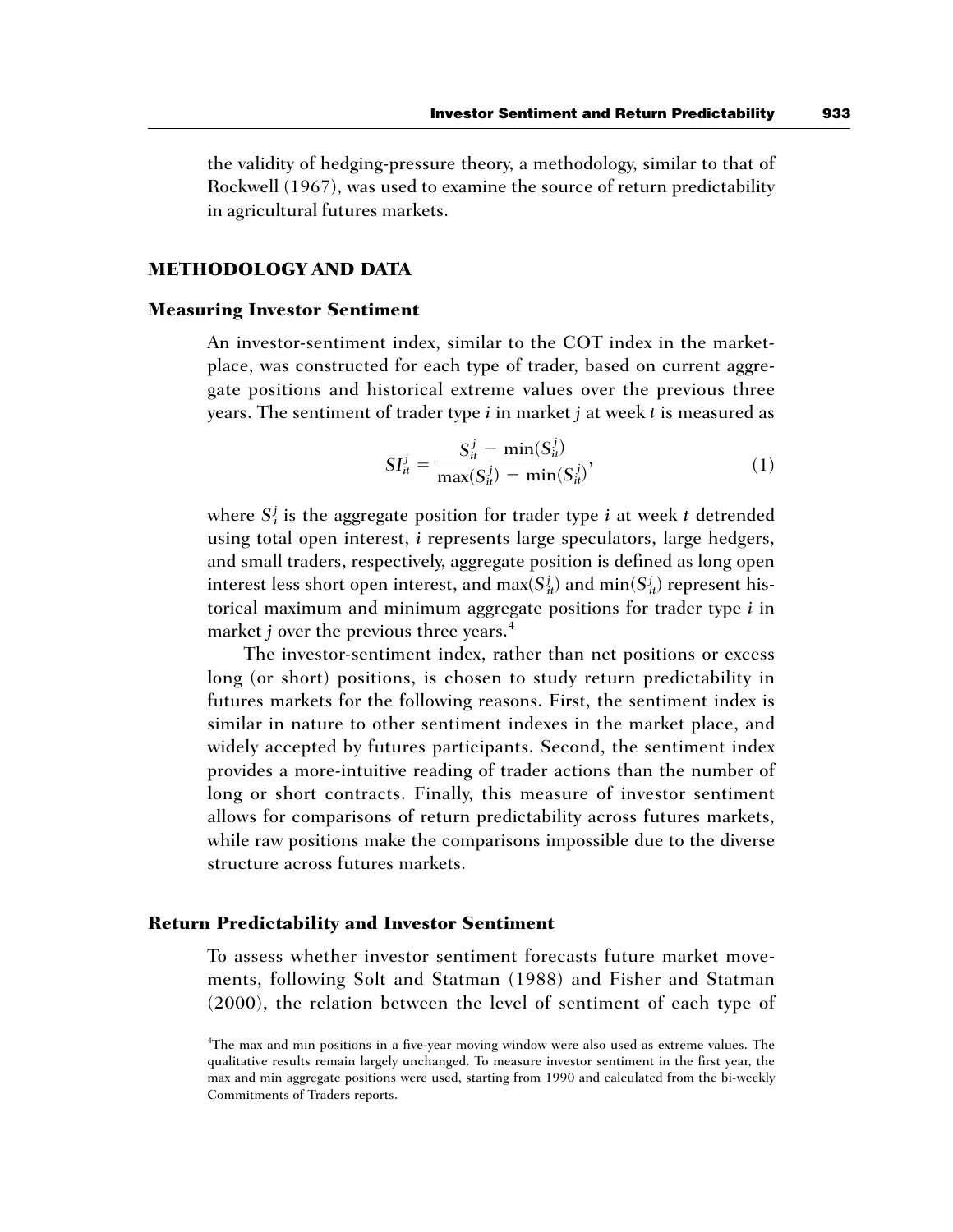traders and subsequent returns in a futures market was examined. The empirical model used is of the following form

$$
R_{i+K}^j = \alpha_i^j + \beta_i^j S I_{it}^j + \varepsilon_{it}^j,
$$
 (2)

where  $R_{t+K}^j$  represents percentage returns in market  $j$  in the subsequent nonoverlapping *K* weeks,  $K = 2, 4, 6, 8$ , and 12, and *i* represents large speculators, large hedgers, and small traders, respectively.

Unlike the studies in equity market (e.g., Clarke & Statman, 1998), this analysis focuses on the value of forecasts in shorter horizons because the life cycle of a futures contract usually is no more than 3 months  $(12 \text{ weeks})$ .<sup>5</sup> A positive slope coefficient of eq.  $(2)$  suggests that the sentiment of a trader group is a straight buying or selling indicator, while a negative slope coefficient implies that the sentiment of a trader type is a contrary indicator.

Various sentiment-based timing strategies were examined. Following the standard practice in empirical finance to study return premiums in equity markets by comparing the returns of equally weighted portfolios, sentiment of a trader type on its median was sorted into two groups: bullish (above-the-median) sentiment group and bearish (below-the-median) sentiment group. The mean holding period return in subsequent periods was calculated for each trader type and the excess return of bullish sentiment group over bearish sentiment group.<sup>6</sup> The mean access return represents the average return for a strategy of simultaneously buying bullish sentiment group and selling bearish sentiment group. If the mean return for the bullish (bearish) sentiment group for a trader type is positive (negative), the sentiment of the type of trader forecasts price continuations. Conversely, if the mean return for the bullish (bearish) sentiment group for a type of trader is negative (positive), the sentiment of the type of trader forecasts price reversals.

To enhance forecast reliability, further investigations were performed into whether the extreme level of investor sentiment provides a stronger timing signal. To test this conjecture, the sentiment of a type of traders was sorted into five groups, and focus was on the mean holding-period

<sup>5</sup> The periods of 16 weeks, 20 weeks, and 26 weeks were included initially, however, none of the results for these forecasting periods that are not reported here are statistically and economically significant.

<sup>&</sup>lt;sup>6</sup>In this study, raw return rather than abnormal return is used because it usually is regarded that futures trading does not require investment. Compared to securities markets, the term "margin" in futures markets has a different meaning and serves a different purpose. Rather than providing a down payment in equity markets, the margin required to buy or sell a futures contract is solely a deposit of good faith. In addition, margin can be deposited in marketable securities that continue to earn returns in equity or money markets. Therefore, it may be meaningless to calculate abnormal return. See also Stoll (1979, p. 883).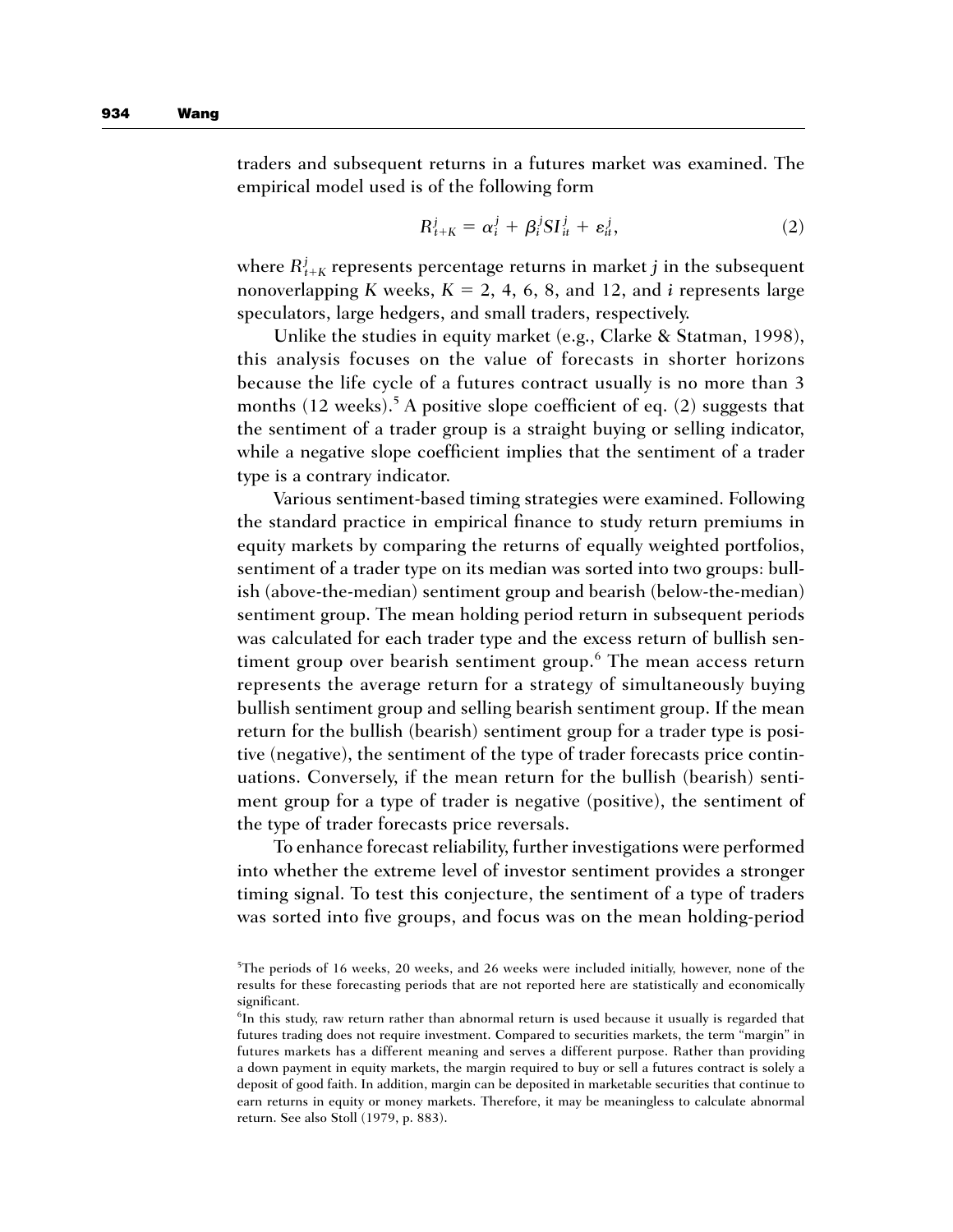return of the extremely bullish group (top 20%), the extremely bearish group (bottom 20%), and the excess return of the extremely bullish group over the extremely bearish group in subsequent periods.

The above procedure allows us to see that the sentiments of large speculators and large hedgers are valuable for forecasting future market movements, but they provide opposite forecasts. Therefore, it is conceivable that combining the sentiments of the two types of large traders provides a more-reliable tool for forecasting. Two sets of hypotheses are formulated to test the usefulness of the combination of large trader sentiment for forecasting. First, the bullish speculator sentiment, together with the bearish hedger sentiment, predicts positive futures returns, whereas the bearish speculator sentiment, along with the bullish hedger sentiment, forecasts negative returns. Second, extremely bullish speculator sentiment, together with extremely bearish hedger sentiment, predicts positive returns, whereas extremely bearish speculator sentiment, along with extremely bullish hedger sentiment, predicts negative returns. These hypotheses were tested by assessing the mean return for the group with (extremely) bullish speculator sentiment, together with (extremely) bearish hedger sentiment, and for the group with (extremely) bearish speculator sentiment, along with (extremely) bullish hedger sentiment in subsequent periods.

Finally, the source of return predictability in futures markets was examined. The contrary signal provided by hedger sentiment tends to reflect hedging-pressure effects in futures markets. That large speculator sentiment forecasts price continuations is likely to represent either risk premiums paid by hedgers, or superior forecasting ability of large speculators, or both. A methodology, similar to that of Rockwell (1967), was used to test the source of return predictability in these agricultural futures markets. In particular, the hedging pressure effect was defined as the return earned by a hypothetical trader who follows a naïve strategy of being long when hedgers are (extremely) bearish and short when hedgers are (extremely) bullish. The return for a simple strategy by the trader that is contrary to large hedger sentiment roughly measures the extent of hedging pressure effect in the market.<sup>7</sup> A positive mean return earned by large speculators in excess of the hedging-pressure effect represents superior forecasting ability of large speculators.

<sup>7</sup> It should be noted that bullish hedger sentiment does not necessarily coincide with net long positions taken by hedgers, since observations with net short positions taken by hedgers outnumber those with net long positions by hedgers in all markets except corn over the sample period. For example, the number of observations with net short positions is 285 for wheat futures, with total number of observations of 375. However, it is safe to conclude that extremely bullish (bearish) hedger sentiment implies that large hedgers hold net long (short) positions in all markets.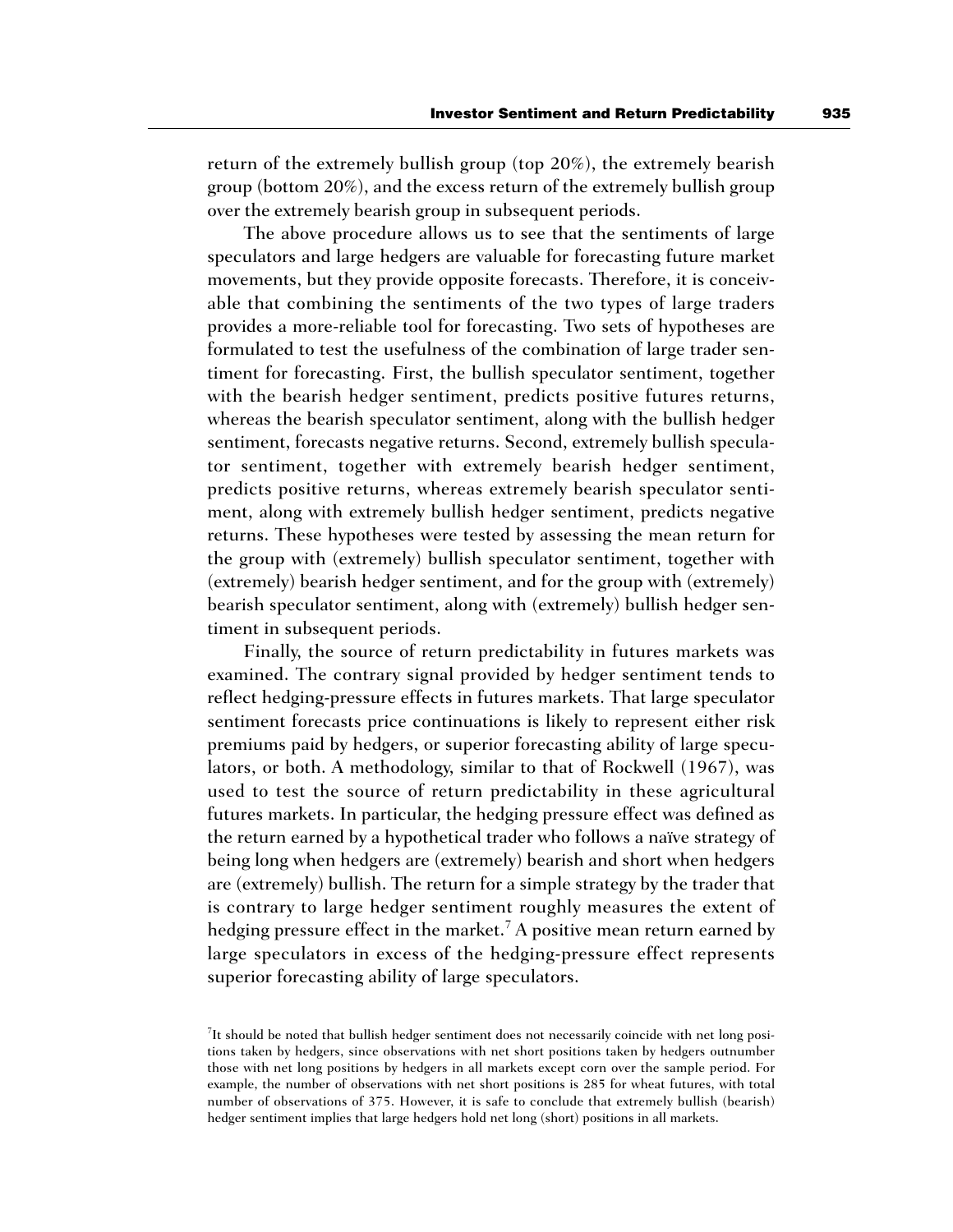#### **Data**

The weekly COT data on corn, soybeans, soymeal, wheat, cotton, and world sugar futures markets over the period from January 1993 to March 2000 was obtained from Pinnacle Data Corporation (Webster, New York). The sample period is chosen because of the nonavailability of weekly data before October 1992. The six markets represent the most actively traded agricultural futures markets that have been extensively studied in prior research. The COT data include Tuesdays' closing positions aggregated for all outstanding contracts by commercial traders (large hedgers), noncommercial traders (large speculators), and small traders.8 This information, published weekly on Fridays since November 1992, relates to closing positions on the preceding Tuesdays. Data also was obtained on corn, soybeans, soymeal, wheat, cotton, and world sugar Tuesdays' settlement prices over the same period. These data are collected from Datastream International.

Table I provides summary statistics for weekly returns, sentiment by type of traders, and correlation matrix between sentiment by type of traders in the six futures markets over the sample period. Panel A of Table I shows that the average weekly return in these futures markets is rather small, with the exception of world sugar (in which the average weekly return is  $-0.134\%$ , or an annualized return of 7%). It is positive only for corn and cotton futures. This implies that a simple trading strategy of consistently holding either a long or short position would not earn any significant profit in these markets. Panel B of Table I reports mean investor sentiment by type of traders. The average sentiment for each type of trader does not appear to vary significantly across the markets. However, the sentiment of the two types of large traders tends to be more variable than small trader sentiment. This suggests that small traders, on average, trade less actively than do large traders. From Panel C of Table I, it is noted that the sentiments of large speculators and large hedgers are highly negatively correlated, so are the sentiments of small traders and large hedgers in the futures markets with the exception of wheat futures. The correlation coefficients between the sentiments of large

<sup>&</sup>lt;sup>8</sup>Both commercial and noncommercial traders are those whose positions exceed the CFTC reporting level (150 contracts, 100 contracts, 175 contracts, 100 contracts, 5000 bales, and 300 contracts for corn, soybeans, soymeal, wheat, cotton, and world sugar, respectively, as of the end of 1999). In order to be classified as commercial-trader category, the trader's futures positions have to be taken for hedging purposes. Small traders are those whose positions do not exceed the CFTC reporting levels. Because a commercial position is one that is taken to hedge a specific risk, investors taking reportable commercial positions are referred to as large hedgers, while those taking reportable noncommercial positions are referred to as large speculators.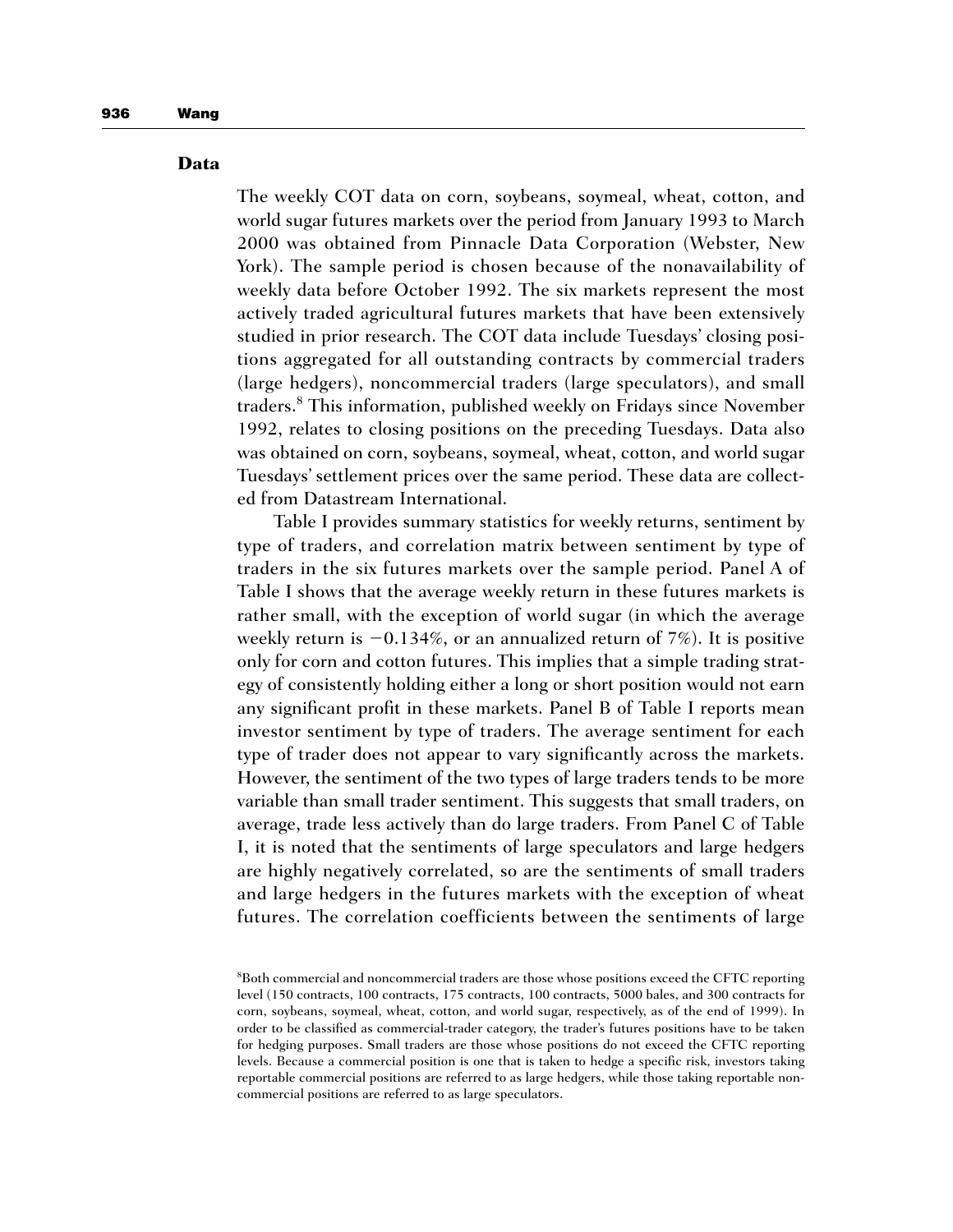|            |           | Tunce A. Outlining Counsiles for Weekly Tunnes Hendrid (707) |           |           |          |                |                           |
|------------|-----------|--------------------------------------------------------------|-----------|-----------|----------|----------------|---------------------------|
|            | Corn      | Soybeans                                                     | Soymeal   | Wheat     | Cotton   | World<br>Sugar | Agricultural<br>Portfolio |
| Mean       | 0.009     | $-0.028$                                                     | $-0.032$  | $-0.079$  | 0.013    | $-0.134$       | $-0.042$                  |
| Maximum    | 13.511    | 9.700                                                        | 13.621    | 14.242    | 10.86    | 14.431         | 10.38                     |
| Minimum    | $-14.867$ | $-19.906$                                                    | $-20.593$ | $-17.658$ | $-33.55$ | $-17.316$      | $-7.809$                  |
| Std. Dev.  | 3.274     | 3.013                                                        | 3.457     | 3.496     | 3.623    | 4.319          | 2.196                     |
| No of obs. | 375       | 375                                                          | 375       | 375       | 375      | 375            | 375                       |

**TABLE I** Summary Statistics (1993.1–2000.3)

# *Panel A: Summary Statistics for Weekly Futures Returns (%)*

*Panel B: Investor Sentiment by Type of Traders*

|             |       | Large Speculator |       | Large Hedger |       | <b>Small Trader</b> |
|-------------|-------|------------------|-------|--------------|-------|---------------------|
|             | Mean  | Std. Dev.        | Mean  | Std. Dev.    | Mean  | Std. Dev.           |
| Corn        | 44.19 | 28.03            | 52.78 | 28.75        | 40.92 | 26.84               |
| Soybeans    | 48.70 | 30.55            | 52.92 | 27.17        | 45.90 | 24.50               |
| Soymeal     | 49.77 | 27.98            | 49.42 | 26.84        | 48.59 | 21.73               |
| Wheat       | 49.42 | 29.84            | 48.09 | 28.49        | 54.84 | 27.92               |
| Cotton      | 42.31 | 29.34            | 41.41 | 25.84        | 58.88 | 27.48               |
| World sugar | 44.94 | 28.41            | 55.48 | 28.13        | 46.83 | 22.59               |

*Panel C: Correlation Matrix of Investor Sentiments by Type of Traders*

|             |              | Large Speculator | Large Hedger |
|-------------|--------------|------------------|--------------|
| Corn        | Large hedger | $-0.89$          | 1.00         |
|             | Small trader | $-0.06$          | $-0.29$      |
| Soybeans    | Large hedger | $-0.94$          | 1.00         |
|             | Small trader | 0.49             | $-0.73$      |
| Soymeal     | Large hedger | $-0.93$          | 1.00         |
|             | Small trader | 0.64             | $-0.80$      |
| Wheat       | Large hedger | $-0.90$          | 1.00         |
|             | Small trader | 0.04             | 0.29         |
| Cotton      | Large hedger | $-0.89$          | 1.00         |
|             | Small trader | 0.35             | $-0.27$      |
| World sugar | Large hedger | $-0.96$          | 1.00         |
|             | Small trader | 0.84             | $-0.87$      |

The return for the agricultural portfolio is the arithmetic mean of the six commodity futures returns.

speculators and large hedgers are -0.89, -0.94, -0.93, -0.90, -0.89, and -0.96 for corn, soybeans, soymeal, wheat, cotton, and sugar futures, respectively. Small trader sentiment tends to vary positively with large speculator sentiment for all except corn futures (in which the correlation coefficient is  $-0.06$ ).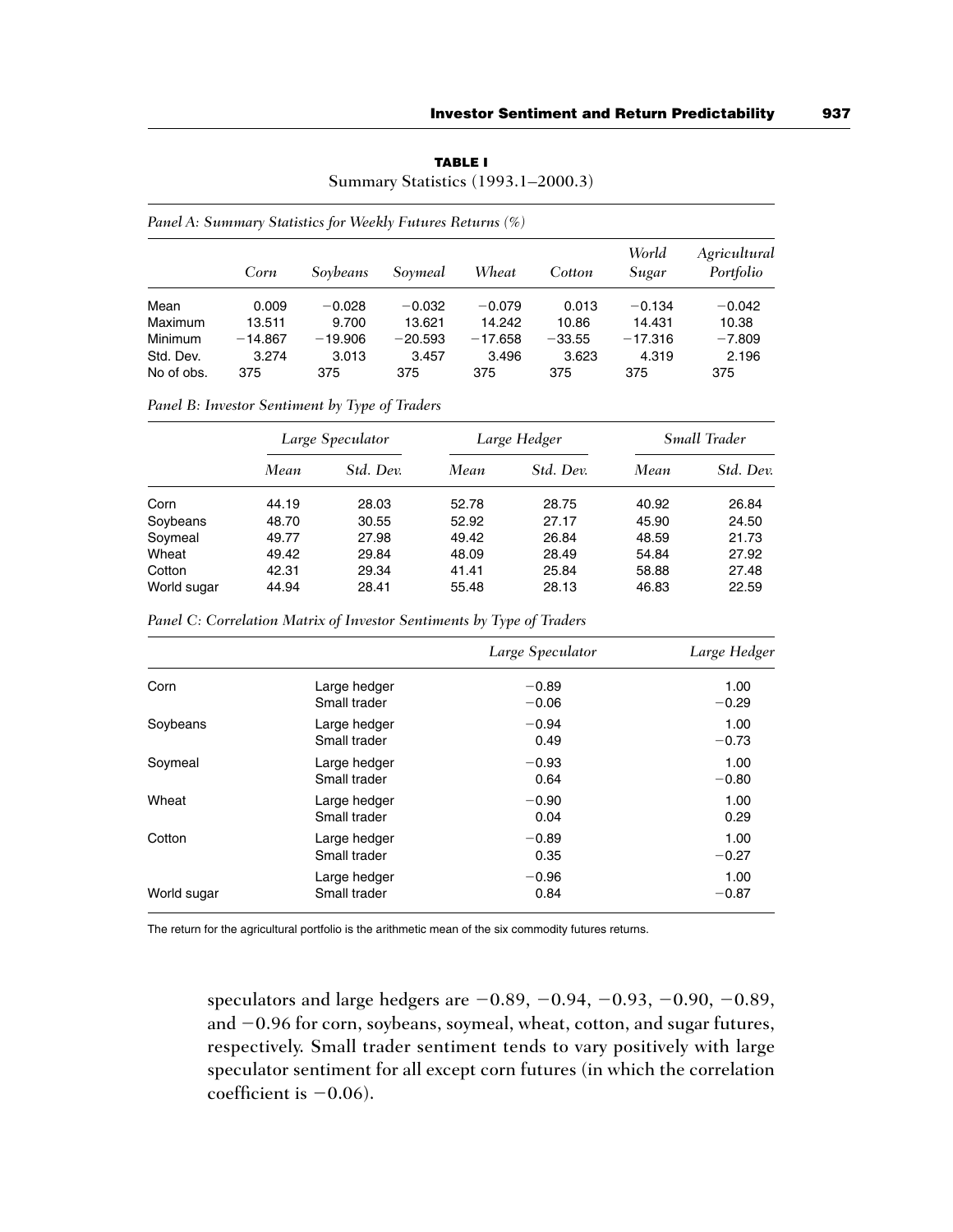#### **EMPIRICAL RESULTS**

# **Level of Sentiment by Type of Traders and Futures Returns**

Panels A, B, and C of Table II report the regression results of estimating eq. (2) for each type of trader in the agricultural markets. To save space, only estimated slope coefficients are reported. Panel A of Table II shows that the relation between large speculator sentiment and futures returns is positive for all except cotton futures in the period of 2 weeks, and statistically significant at the 10% level or higher for the forecasting periods of 4 weeks, 6 weeks, and 8 weeks, except for soybeans and cotton futures in the period of 8 weeks. Consider the relation between large speculator sentiment and holding-period returns in the period of 4 weeks for wheat futures, an increase of 1 percentage point in large speculator sentiment is associated, on average, with a 0.07 percentage-point increase in futures returns in the subsequent 4 weeks. The last row of Panel A reports the results estimated with time-series data pooled across the six futures markets. All the estimated slope coefficients are positive and statistically significant at the 1% level except for the periods of 2 weeks and 12 weeks. Consistent with the argument in Sanders et al. (1997), pooling time-series data across markets increases the power of the tests. In addition, this approach provides a concise way of presenting and testing for return predictability of sentiment by type of traders in similar markets.

The regression results for large hedgers are reported in Panel B of Table II. Strikingly, the slope coefficient estimates are all negative, and statistically significant at the 10% level or higher for all except the periods of 2 weeks and 12 weeks. This suggests that an increase in large hedger sentiment is associated, on average, with a subsequent drop in futures prices. For example, an increase of 1 percentage point in hedger sentiment is associated, on average, with 0.07 percentage-point decrease in wheat futures returns in the subsequent 4 weeks. The results from pooled regressions indicate that the slope coefficients are all negative and statistically significant at the 1% level for the periods of 4 weeks, 6 weeks, and 8 weeks.

However, it does not appear that small trader sentiment is useful for predicting futures returns. As shown in Panel C of Table II, all slope coefficient estimates are not statistically significant. This is in line with the evidence reported in Table I, that small traders tend to be passive traders.

In sum, the regression results show that large speculator sentiment provides a straight buying and selling signal, large hedger sentiment is a contrary indicator, and small trader sentiment does not predict future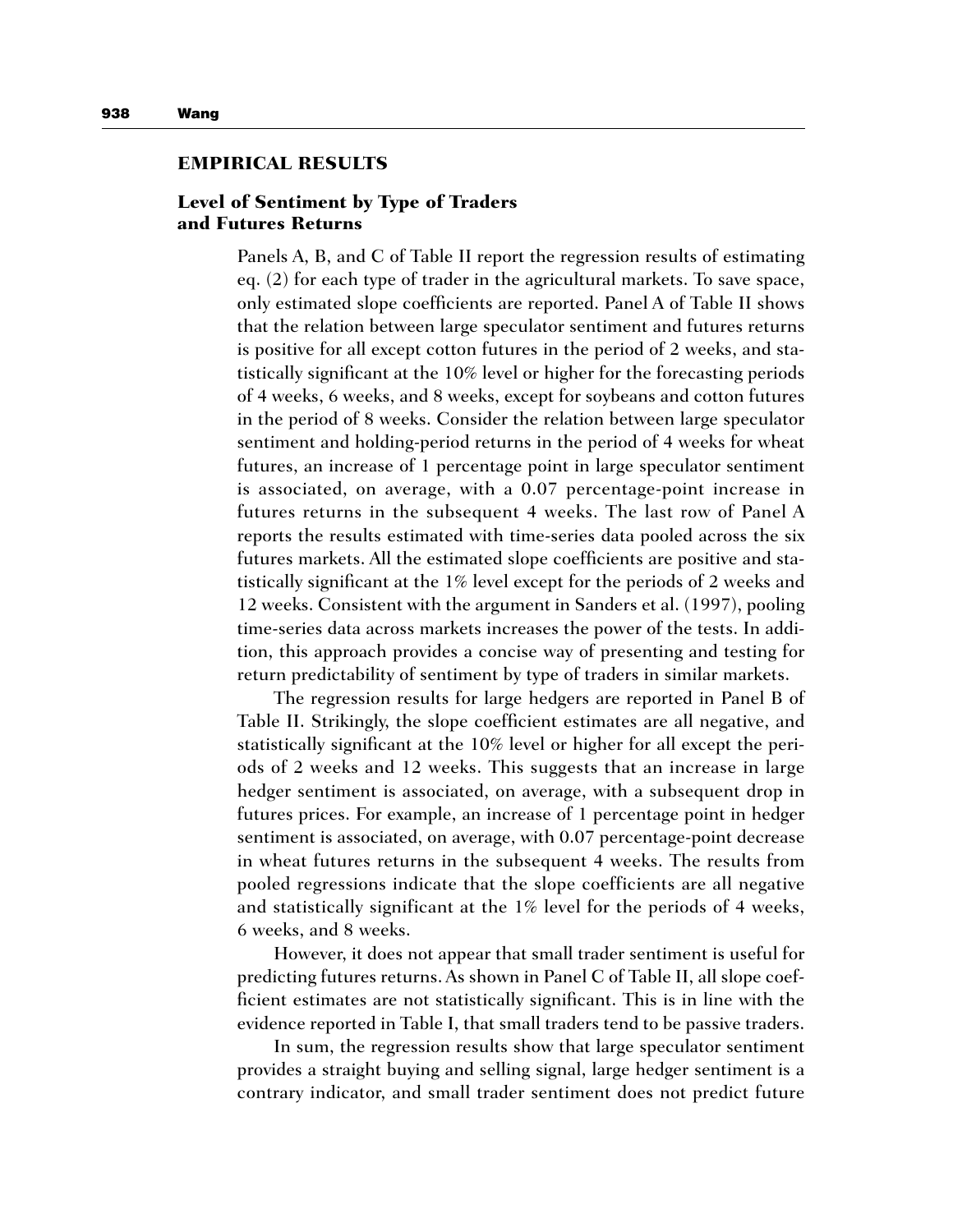#### **TABLE II**

The Relation Between the Level of Sentiment by Type of Traders and Futures Returns (%) in Subsequent (Nonoverlapping) Periods (1993.1–2000.3)

|                            | 2 Week    | 4 Week    | 6 Week    | 8 Week    | 12 Week   |
|----------------------------|-----------|-----------|-----------|-----------|-----------|
| Panel A: Large Speculators |           |           |           |           |           |
| Corn                       | 0.005     | 0.044     | 0.084     | 0.092     | 0.063     |
|                            | (0.39)    | (2.14)    | (2.91)    | (2.12)    | (1.18)    |
| Soybeans                   | 0.001     | 0.019     | 0.031     | 0.028     | 0.012     |
|                            | (0.12)    | (1.79)    | (1.97)    | (0.74)    | (0.02)    |
| Soymeal                    | 0.006     | 0.028     | 0.056     | 0.043     | 0.031     |
|                            | (0.52)    | (1.80)    | (1.98)    | (1.74)    | (0.43)    |
| Wheat                      | 0.001     | 0.049     | 0.067     | 0.065     | 0.069     |
|                            | (0.22)    | (2.06)    | (2.14)    | (1.82)    | (1.29)    |
| Cotton                     | $-0.008$  | 0.021     | 0.056     | 0.013     | 0.037     |
|                            | $(-0.53)$ | (1.66)    | (1.78)    | (0.67)    | (1.39)    |
| World sugar                | 0.003     | 0.040     | 0.064     | 0.062     | 0.001     |
|                            | (0.16)    | (1.71)    | (1.96)    | (1.72)    | (0.01)    |
| Agricultural               | 0.001     | 0.032     | 0.058     | 0.041     | 0.027     |
| portfolio                  | (0.10)    | (3.63)    | (4.28)    | (2.71)    | (1.03)    |
| Panel B: Large Hedgers     |           |           |           |           |           |
| Corn                       | $-0.012$  | $-0.050$  | $-0.090$  | $-0.110$  | $-0.082$  |
|                            | $(-0.90)$ | $(-2.37)$ | $(-3.09)$ | $(-2.23)$ | $(-1.34)$ |
| Soybeans                   | $-0.008$  | $-0.024$  | $-0.039$  | $-0.032$  | $-0.011$  |
|                            | $(-0.56)$ | $(-1.72)$ | $(-1.75)$ | $(-1.74)$ | $(-0.21)$ |
| Soymeal                    | $-0.003$  | $-0.028$  | $-0.052$  | $-0.042$  | $-0.023$  |
|                            | $(-0.39)$ | $(-1.77)$ | $(-1.88)$ | $(-1.68)$ | $(-0.30)$ |
| Wheat                      | $-0.002$  | $-0.053$  | $-0.069$  | $-0.064$  | $-0.058$  |
|                            | $(-0.11)$ | $(-2.05)$ | $(-2.01)$ | $(-1.84)$ | $(-1.09)$ |
| Cotton                     | $-0.021$  | $-0.024$  | $-0.031$  | $-0.029$  | $-0.061$  |
|                            | $(-1.02)$ | $(-1.78)$ | $(-1.69)$ | $(-1.66)$ | $(-0.79)$ |
| World sugar                | $-0.002$  | $-0.042$  | $-0.071$  | $-0.063$  | $-0.001$  |
|                            | $(-0.09)$ | $(-1.86)$ | $(-2.11)$ | $(-1.74)$ | $(-0.19)$ |
| Agricultural               | $-0.006$  | $-0.037$  | $-0.058$  | $-0.046$  | $-0.042$  |
| portfolio                  | $(-0.93)$ | $(-3.66)$ | $(-3.86)$ | $(-2.69)$ | $(-1.46)$ |
| Panel C: Small Traders     |           |           |           |           |           |
| Corn                       | 0.011     | 0.012     | 0.023     | 0.015     | $-0.002$  |
|                            | (0.75)    | (0.51)    | (0.53)    | (0.29)    | $(-0.03)$ |
| Soybeans                   | 0.001     | 0.013     | 0.021     | 0.030     | 0.019     |
|                            | (1.52)    | (1.32)    | (1.12)    | (0.95)    | (0.77)    |
| Soymeal                    | $-0.003$  | 0.025     | 0.033     | 0.034     | 0.009     |
|                            | $(-0.22)$ | (1.05)    | (0.71)    | (0.61)    | (0.09)    |
| Wheat                      | $-0.001$  | $-0.004$  | $-0.010$  | $-0.007$  | $-0.037$  |
|                            | $(-0.38)$ | $(-0.20)$ | $(-0.26)$ | $(-0.12)$ | $(-0.52)$ |
| Cotton                     | 0.013     | $-0.012$  | $-0.046$  | 0.014     | $-0.011$  |
|                            | (0.81)    | $(-0.47)$ | $(-1.29)$ | (0.28)    | $(-0.12)$ |
| World sugar                | $-0.002$  | 0.009     | 0.032     | 0.060     | $-0.002$  |
|                            | $(-0.10)$ | (1.36)    | (1.21)    | (0.92)    | $(-0.09)$ |
| Agricultural               | 0.005     | 0.011     | 0.014     | 0.025     | 0.002     |
| portfolio                  | (0.77)    | (1.15)    | (0.86)    | (1.20)    | (0.07)    |

The regression results are from the estimation of eq. (2) with weekly observations. Only slope coefficients are reported. The numbers in parentheses are t-statistics under the null hypothesis that the relevant parameter is zero, computed using White (1980) heteroskedasticity consistent standard errors.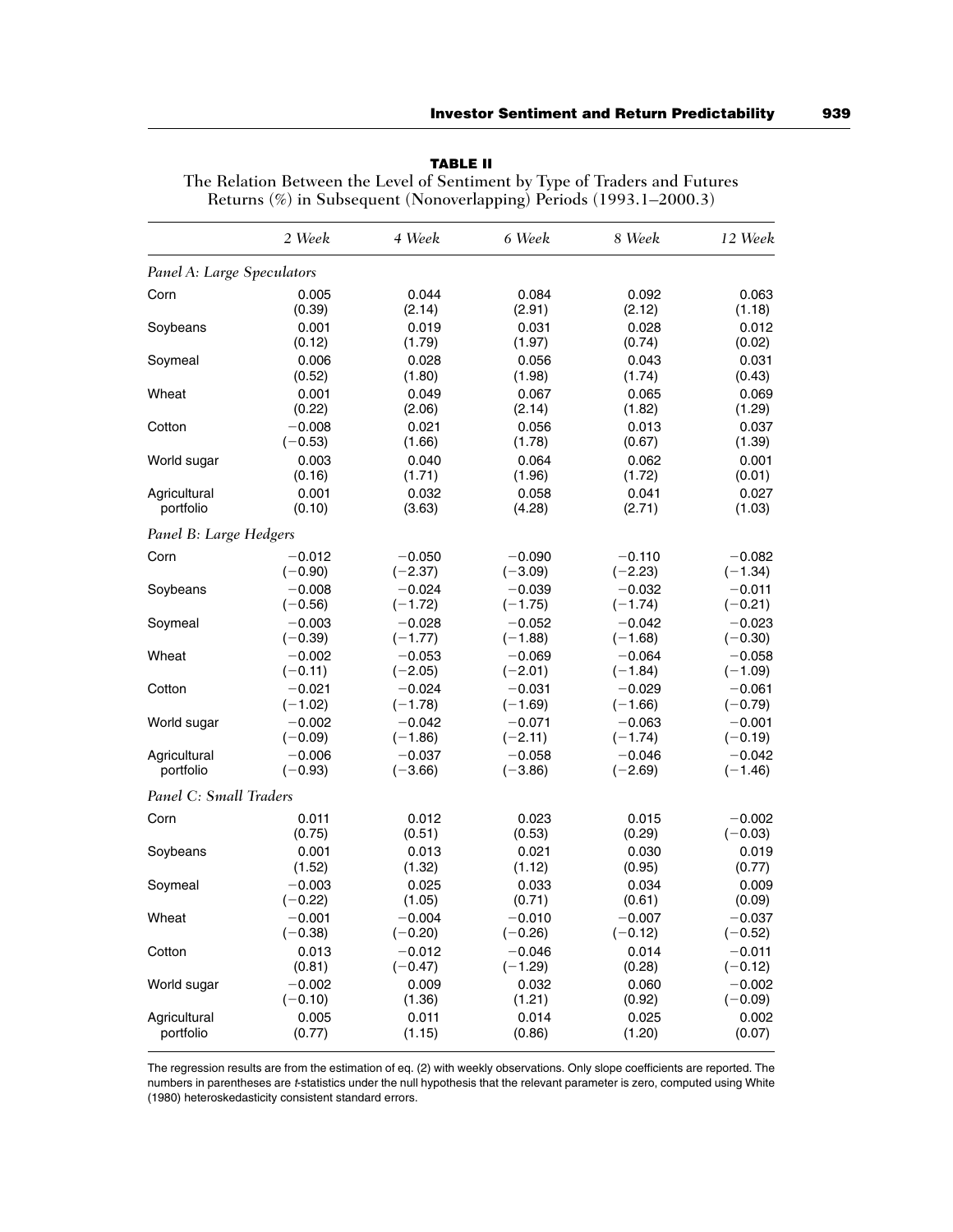market movements. Therefore, in the subsequent analysis, attention will be focused on timing strategies based on the sentiments of large speculators and large hedgers in the periods of 2 weeks, 4 weeks, 6 weeks, and 8 weeks.<sup>9</sup>

Given the above results, it would be expected that bullish speculator sentiment predicts positive returns, while bearish speculator sentiment predicts negative returns. Conversely, bullish hedger sentiment predicts negative returns, and bearish hedger sentiment predicts positive returns. To test these hypotheses, large trader sentiment on its median was sorted into two groups: H and L. H represents the group with bullish (abovethe-median) sentiment, and L represents the group with bearish (belowthe-median) sentiment. The average holding-period return for H and L in the subsequent periods is calculated. Also calculated is the mean return for HML, which represents a strategy of simultaneously buying H and selling L. These results, which are broadly consistent with the previous evidence, are reported in Panels A and B of Table III.

Panel A of Table III presents the result for large speculators. The mean return for H is positive for all except soybeans, soymeal, and wheat futures in the period of 2 weeks, but is not statistically significant different from zero, except for corn futures and the agricultural portfolio in the periods of 4 weeks, 6 weeks, and 8 weeks. The mean return for L is negative, and significant for all forecasting periods except the period of 2 weeks, and for all markets except cotton futures. For the futures portfolio, the mean return for L is  $-1.01\%$ ,  $-1.22\%$ , and  $-1.44\%$  in the subsequent periods of 4 weeks, 6 weeks, and 8 weeks, respectively. This result suggests that speculator sentiment based on the deviation from its median tends to provide a more-reliable selling signal than a buying signal. The mean return for HML is positive and significant for all periods except the period of 2 weeks, and for all markets except cotton futures (in which it is significant at the 10% level only in the period of 4 weeks).

The results for large hedgers are reported in Panel B of Table III. As expected, the mean return for H is negative and significant for all except soybeans, wheat, and sugar futures in the period of 2 weeks. The average return for L is positive for all except soymeal, wheat, and sugar in the period of 2 weeks, and significant for all markets except soybeans and sugar futures. It is also noted that the mean return of selling H is larger than that of buying L, with the exception of corn futures. Again, this

 $^9$ The period of 2 weeks was kept in the subsequent analysis because, under certain circumstances, it was found that the sentiments of large speculators and large hedgers had some forecasting power in this short horizon.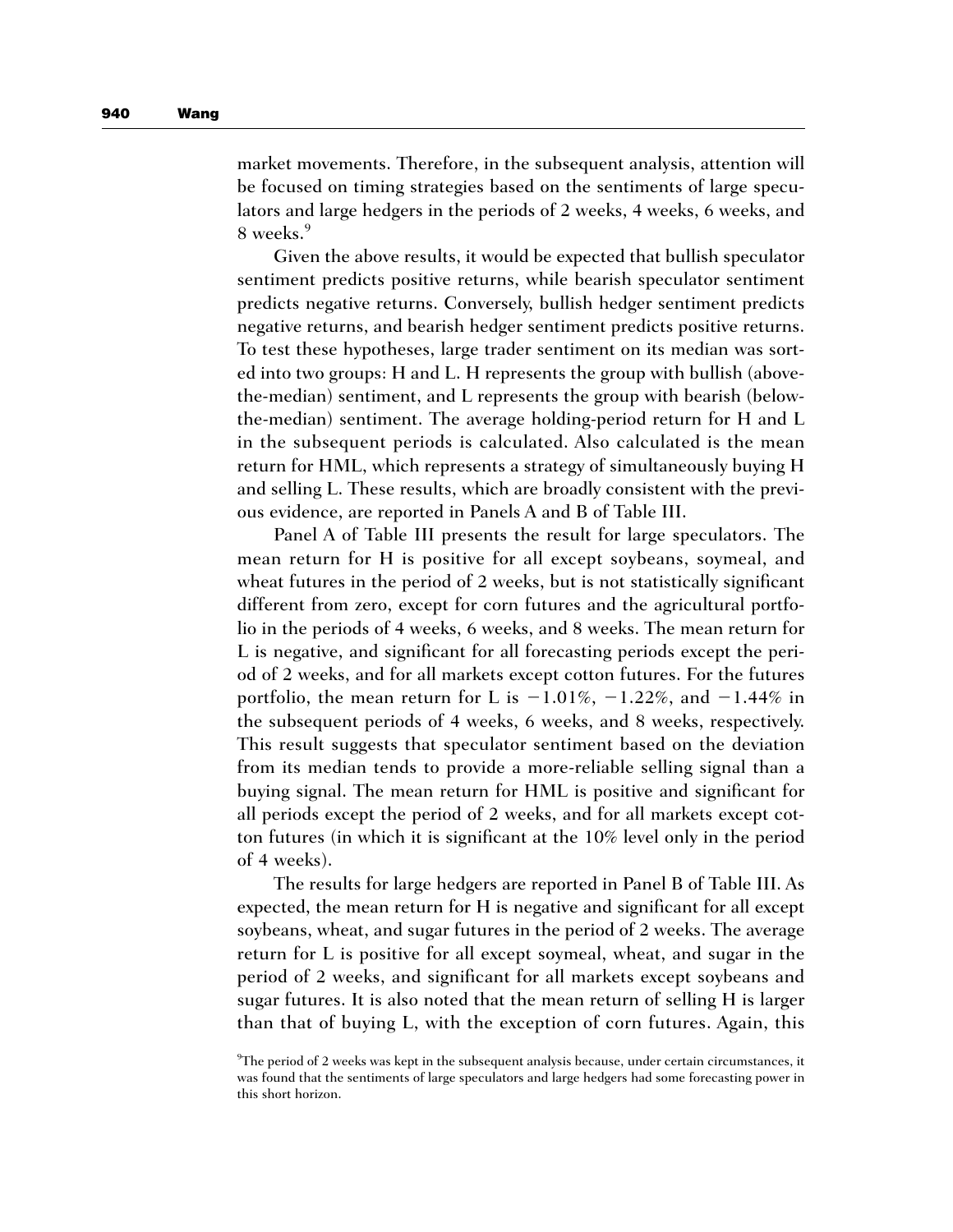|                            |                       | 2 Week                |                                                                 |                                                                                     | 4 Week                                                                                                                                                                                                                                                                                             |                                             |                                                                                                 | 6 Week                                         |                                                                                                                                                                                                                                                                                   |                                                                                                                                                                                                                                                                                      | 8 Week                                                       |                                                                   |
|----------------------------|-----------------------|-----------------------|-----------------------------------------------------------------|-------------------------------------------------------------------------------------|----------------------------------------------------------------------------------------------------------------------------------------------------------------------------------------------------------------------------------------------------------------------------------------------------|---------------------------------------------|-------------------------------------------------------------------------------------------------|------------------------------------------------|-----------------------------------------------------------------------------------------------------------------------------------------------------------------------------------------------------------------------------------------------------------------------------------|--------------------------------------------------------------------------------------------------------------------------------------------------------------------------------------------------------------------------------------------------------------------------------------|--------------------------------------------------------------|-------------------------------------------------------------------|
|                            | エ                     | ᅴ                     | HMI                                                             | H                                                                                   | ᅴ                                                                                                                                                                                                                                                                                                  | HML                                         | エ                                                                                               | ᅴ                                              | HMI                                                                                                                                                                                                                                                                               | H                                                                                                                                                                                                                                                                                    | ᅴ                                                            | HML                                                               |
| Panel A: Large Speculators |                       |                       |                                                                 |                                                                                     |                                                                                                                                                                                                                                                                                                    |                                             |                                                                                                 |                                                |                                                                                                                                                                                                                                                                                   |                                                                                                                                                                                                                                                                                      |                                                              |                                                                   |
| Corn                       | 0.306<br>(0.94)       | 0.326<br>$-0.96$      | 0.629                                                           |                                                                                     |                                                                                                                                                                                                                                                                                                    |                                             |                                                                                                 | $-1.369$<br>$(-2.49)$                          |                                                                                                                                                                                                                                                                                   |                                                                                                                                                                                                                                                                                      | $-1,603$<br>$-2.43$                                          | 3.282<br>(3.12)                                                   |
| Soybeans                   | $-0.079$<br>$(-0.26)$ | $-0.136$<br>$(-0.12)$ | $(1.34)$<br>0.066<br>0.36)                                      | $\begin{array}{c} 1.092 \\ (2.37) \\ 0.418 \\ (1.02) \end{array}$                   |                                                                                                                                                                                                                                                                                                    | $2.198$<br>$(3.36)$<br>$(3.50)$<br>$(1.97)$ | $1,401$<br>$(2,24)$<br>$0,501$<br>$(1,09)$                                                      | $-0.868$<br>(-1.87)                            |                                                                                                                                                                                                                                                                                   | $1.745$<br>$(2.32)$<br>$0.514$<br>$0.93$                                                                                                                                                                                                                                             | $(-1.91)$                                                    | (2.01)                                                            |
| Soymea                     | $-0.042$<br>$-0.11$   | $-0.073$<br>$(-0.21)$ |                                                                 |                                                                                     |                                                                                                                                                                                                                                                                                                    | $1.132$<br>$(2.02)$<br>$2.067$              |                                                                                                 | $-0.843$<br>$(-1.74)$                          |                                                                                                                                                                                                                                                                                   |                                                                                                                                                                                                                                                                                      | $-1.110$<br>$(-1.87)$                                        |                                                                   |
| Wheat                      | $-0.026$<br>$(-0.07)$ | $-0.397$<br>$(-1.12)$ | $\begin{array}{c} 0.030 \\ 0.12) \\ 0.366 \\ 0.070 \end{array}$ |                                                                                     |                                                                                                                                                                                                                                                                                                    | (2.99)                                      | 0.504<br>0.677<br>0.000<br>0.000<br>0.000                                                       | $-1.935$<br>$(-3.43)$                          |                                                                                                                                                                                                                                                                                   |                                                                                                                                                                                                                                                                                      | $-2.529$<br>$(-4.07)$                                        | $\begin{array}{c} 1.788 \\ (2.08) \\ 3.421 \\ (3.69) \end{array}$ |
| Cotton                     | 0.022<br>(0.46)       | $-0.081$<br>$(-0.68)$ | $0.120$<br>$(0.79)$                                             | $\begin{array}{c} 0.463 \\ -0.636 \\ 0.636 \\ -0.636 \\ 0.192 \\ 0.032 \end{array}$ |                                                                                                                                                                                                                                                                                                    | 0.486<br>(1.68)                             | (1.29)                                                                                          | $-0.201$<br>$(-0.57)$                          |                                                                                                                                                                                                                                                                                   |                                                                                                                                                                                                                                                                                      |                                                              | 0.601<br>(0.99)                                                   |
| World sugar                | 0.068<br>(0.16)       | $-0.684$<br>$(-1.44)$ | 0.746<br>(1.25)                                                 | (1.50)                                                                              |                                                                                                                                                                                                                                                                                                    | 2.621<br>(3.12)                             | 0.749                                                                                           |                                                |                                                                                                                                                                                                                                                                                   |                                                                                                                                                                                                                                                                                      |                                                              | 3.163<br>(2.62)                                                   |
| Agricultural<br>portfolio  | 0.002<br>(0.24)       | $-0.217$<br>$-1.56$   | $rac{10}{210}$<br>$\circ$                                       | 0.587<br>787)                                                                       | $\begin{array}{l} 2200\\ 71.730\\ -1.000\\ -1.000\\ -1.000\\ -1.000\\ -1.000\\ -1.000\\ -1.000\\ -1.000\\ -1.000\\ -1.000\\ -1.000\\ -1.000\\ -1.000\\ -1.000\\ -1.000\\ -1.000\\ -1.000\\ -1.000\\ -1.000\\ -1.000\\ -1.000\\ -1.000\\ -1.000\\ -1.000\\ -1.000\\ -1.000\\ -1.000\\ -1.000\\ -1.$ | 1.589<br>5.65)                              | $(1.21)$<br>0.606<br>(2.36)                                                                     | $-2.440$<br>$(-3.01)$<br>$-1.223$<br>$(-5.09)$ | $\begin{array}{l} 0.65 & 0.65 & 0.67 & 0.67 \\ 0.65 & 0.65 & 0.67 & 0.67 & 0.67 \\ 0.65 & 0.65 & 0.67 & 0.67 & 0.67 \\ 0.65 & 0.65 & 0.67 & 0.67 & 0.67 \\ 0.65 & 0.65 & 0.67 & 0.67 & 0.67 \\ 0.65 & 0.67 & 0.67 & 0.67 & 0.67 \\ 0.67 & 0.67 & 0.67 & 0.67 & 0.67 \\ 0.67 & 0.$ | $\begin{array}{l} 0.688\\[-1.18pt] 0.970\\[-1.18pt] 0.971\\[-1.18pt] 0.071\\[-1.18pt] 0.000\\[-1.18pt] 0.000\\[-1.18pt] 0.000\\[-1.18pt] 0.000\\[-1.18pt] 0.000\\[-1.18pt] 0.000\\[-1.18pt] 0.000\\[-1.18pt] 0.000\\[-1.18pt] 0.000\\[-1.18pt] 0.000\\[-1.18pt] 0.000\\[-1.18pt] 0.$ | $-0.302$ $-0.86$ $-0.86$ $-0.752$ $-0.303$ $-0.304$ $-0.440$ | 2.053<br>5.10)                                                    |
| Panel B: Large Hedgers     |                       |                       |                                                                 |                                                                                     |                                                                                                                                                                                                                                                                                                    |                                             |                                                                                                 |                                                |                                                                                                                                                                                                                                                                                   |                                                                                                                                                                                                                                                                                      |                                                              |                                                                   |
| Corn                       | $-0.509$<br>$(-1.73)$ | 0.535<br>(1.72)       | $-1.012$<br>2.08                                                | $-1.587$<br>$(-3.25)$                                                               |                                                                                                                                                                                                                                                                                                    | $-3.192$<br>$-4.90$                         | $-2.195$<br>$-3.17$                                                                             | 2.319<br>(4.14)                                | $-4.414$<br>$-3.38$                                                                                                                                                                                                                                                               | $-2.671$<br>$-3.80$ )                                                                                                                                                                                                                                                                | 2.867<br>(4.34)                                              | 503<br>54)<br>က် ကို                                              |
| Soybeans                   | $-0.17$<br>$-0.57$    | 0.017<br>(0.45)       | $-0.191$<br>$-1.27$                                             | $-0.775$<br>$(-2.19)$                                                               | $1.629$<br>$(3.84)$<br>$0.488$<br>$(1.18)$                                                                                                                                                                                                                                                         | $-1,258$<br>$(-2,01)$                       | $-0.927$<br>$(-1.92)$                                                                           | 0.502<br>(1.05)                                | $-1.410$<br>$(-2.03)$                                                                                                                                                                                                                                                             | $-1.247$<br>$(-2.21)$                                                                                                                                                                                                                                                                | $0.721$<br>$(1.37)$                                          | 967<br>750<br>$7\frac{3}{1}$                                      |
| Soymea                     | $-0.245$<br>$(-0.71)$ | $-0.060$<br>$(-1.01)$ | $-0.185$<br>$-1.28$                                             | $-0.377$<br>$(-1.85)$                                                               |                                                                                                                                                                                                                                                                                                    | $-0.524$<br>$(-1.99)$                       |                                                                                                 | 0.409<br>(1.75)                                | $-0.859$<br>(2.10)                                                                                                                                                                                                                                                                | $-0.745$<br>$(-1.19)$                                                                                                                                                                                                                                                                | 0.889<br>(1.88)                                              | 634<br>$-1.634$<br>(-2.41)                                        |
| Wheat                      | $-0.177$<br>(11.11)   | $-0.021$<br>$(-0.02)$ | $-0.156$<br>$-0.75$                                             | $-1.315$<br>$(-2.89)$                                                               |                                                                                                                                                                                                                                                                                                    | $-1.846$<br>$(-2.47)$                       |                                                                                                 | 0.853                                          | $-2.843$<br>$(-3.21)$                                                                                                                                                                                                                                                             | $-2.571$<br>$-4.21$                                                                                                                                                                                                                                                                  | $1.021$<br>$(1.58)$                                          | $-3.520$<br>$(-3.57)$                                             |
| Cotton                     | $-0.614$<br>$(-2.19)$ | 0.562<br>(1.23)       | $-1.169$<br>$-2.22$                                             | $-1.123$<br>$(-2.93)$                                                               | $\begin{array}{c} 0.148 \\ 0.72) \\ 0.547 \\ 0.547 \\ 0.973 \\ 0.991 \\ 0.993 \\ \end{array}$                                                                                                                                                                                                      | $-2.079$<br>$(-2.91)$                       |                                                                                                 | $(1.67)$<br>1.402<br>(1.88)                    | $-3.003$<br>$(-3.35)$                                                                                                                                                                                                                                                             | $-1.936$<br>$(-3.83)$                                                                                                                                                                                                                                                                | $(1.598$<br>$(1.86)$                                         | $-3.462$<br>$(-3.46)$<br>$\mathsf{I}$                             |
| World sugar                | $-0.319$<br>$(-0.69)$ | $-0.253$<br>$-0.62$   | $-0.062$<br>$-0.10$                                             | $-1.659$<br>$(-2.56)$                                                               | 0.537<br>(1.03)                                                                                                                                                                                                                                                                                    | $-2.170$<br>$(-2.74)$                       | $-0.454$<br>$(-0.84)$<br>$(-0.81)$<br>$-2.031$<br>$(-3.61)$<br>$-1.645$<br>$-1.645$<br>$-2.284$ | 0.712<br>(1.17)                                | $-2.935$<br>$-2.97$                                                                                                                                                                                                                                                               | $-2.464$<br>$-2.54$                                                                                                                                                                                                                                                                  | (0.373)                                                      | $-2.745$<br>$-2.36$ )<br>J.                                       |
| Agricultural<br>portfoilo  | $-0.255$<br>$-1.79$   | 0.056<br>(0.37)       | $-0.309$<br>(1.73)                                              | $-1.134$<br>5.81                                                                    | 0.725<br>.53)<br>က                                                                                                                                                                                                                                                                                 | $-1.846$<br>$-6.46$                         | 580<br>64)<br>$ \phi$                                                                           | 0.985<br>3.85                                  | $-2.533$<br>$-7.20$ )                                                                                                                                                                                                                                                             | $-1.929$<br>67)<br>$\frac{6}{1}$                                                                                                                                                                                                                                                     | 1.153<br>(3.89)                                              | 88<br>45)<br>$\sim$ $\sim$                                        |

TABLE III **TABLE III** **Investor Sentiment and Return Predictability 941**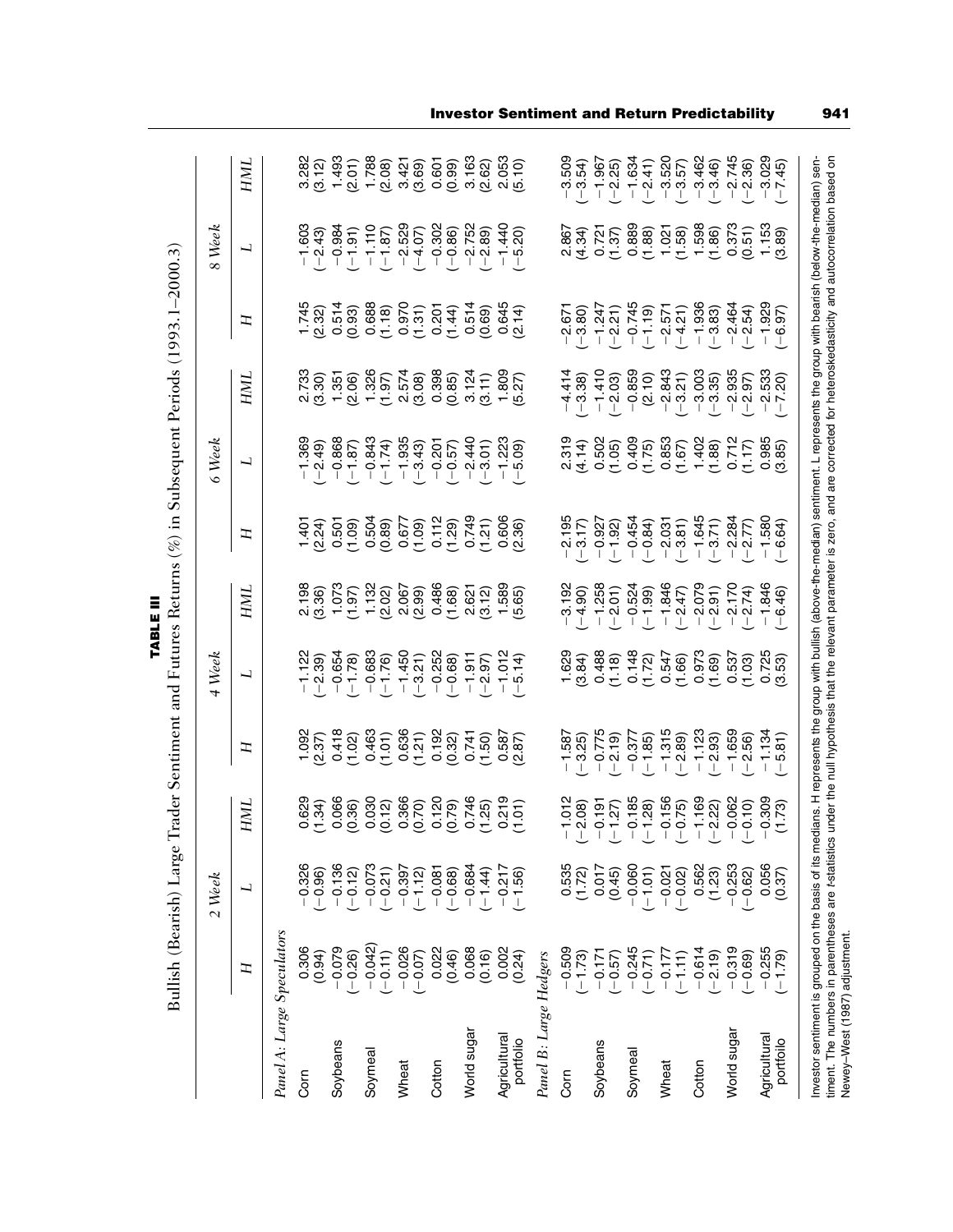suggests that large hedger sentiment provides a more reliable selling signal than a buying signal.<sup>10</sup> The mean return for HML is negative and statistically significant at the 10% level or higher for all periods except the period of 2 weeks (in which it is significant for corn and cotton futures, as well as the agricultural portfolio). Consider the agricultural portfolio for the period of 4 weeks, buying L and selling H produce a return of 0.73% and 1.13%, respectively, while a strategy of simultaneous buying L and selling H gives rise an average return of 1.85%.

# **Extreme Levels of Large Trader Sentiments and Futures Returns**

From practitioners' perspective, it is of importance to identify a morereliable and more-profitable sentiment-based timing strategy. In this and the subsequent subsections, certain sentiment based timing strategies are examined, aiming at identifying the most-reliable and most-profitable timing strategy. The previous result indicates that the sentiments of large speculators and large hedgers forecast futures returns. As an extension of the result, it is expected that the extreme level of large trader sentiment would provide a stronger market-timing signal. Specifically, extreme speculator sentiment is correlated more positively with future market movements. Conversely, extreme hedger sentiment is correlated more negatively with future market movements. These hypotheses were tested by sorting large trader sentiment into five groups, with focus on the mean return for the group with extremely bullish sentiment (top 20%) and for the group with extremely bearish sentiment (bottom 20%) in the subsequent periods of 2 weeks, 4 weeks, 6 weeks, and 8 weeks. Let EH represent the group with extremely bullish sentiment (top 20%), and EL represent the group with extremely bearish sentiment (bottom 20%). The mean return for EH and EL is reported in Panels A and B of Table IV. Also reported is the return for EHML that represents a strategy of simultaneously buying EH and selling EL.

Panel A of Table IV presents the results for large speculators. The mean return for EH is positive for all except soybeans and soymeal futures in the period of 2 weeks, and is significantly different from zero

 $10$ The evidence that the sentiments of large hedgers based on the median provide a more reliable selling signal than a buying signal may not necessarily contradict the hedging-pressure theory that does not specify this asymmetry in futures risk premiums. This is likely due to that fact that the number of observations with net short positions taken by hedgers exceeds the number of observations with net long positions, except for corn futures. See also 7. Nevertheless, the evidence generally confirms the previous regression results. In the later analysis, more reliable forecasts provided by investor sentiment were uncovered.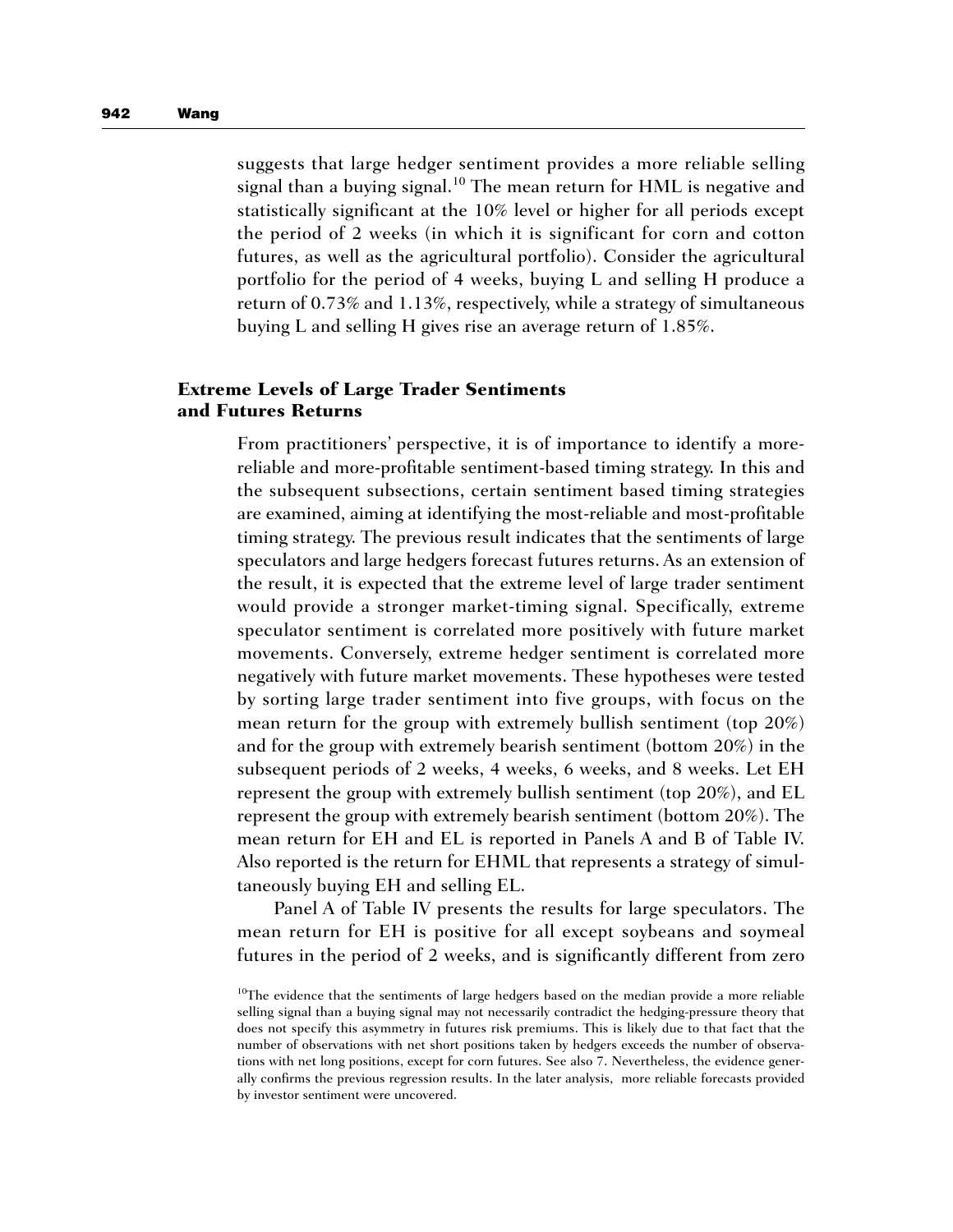|                            |                       | 2 Week                |                                                                               |                             | 4 Week                         |                             |                       | 6 Week                |                                            |                                                         | 8 Week                         |                         |
|----------------------------|-----------------------|-----------------------|-------------------------------------------------------------------------------|-----------------------------|--------------------------------|-----------------------------|-----------------------|-----------------------|--------------------------------------------|---------------------------------------------------------|--------------------------------|-------------------------|
|                            | EН                    | $E\Gamma$             | ЕНМІ                                                                          | EН                          | $E\Gamma$                      | INHE                        | EН                    | $E\Gamma$             | ЕНМІ                                       | EН                                                      | $E\Gamma$                      | EHML                    |
| Panel A: Large Speculators |                       |                       |                                                                               |                             |                                |                             |                       |                       |                                            |                                                         |                                |                         |
| Corn                       | 1.113<br>(2.95)       | $-0.133$<br>$-0.23$   | 1.216<br>(1.85)                                                               | 3.013<br>(6.48)             | $-0.759$<br>$-1.02$            | 3.651<br>(4.24)             | 4.641<br>(8.24)       | $-0.187$<br>$-1.46$   | 4.719<br>(5.04)                            | 5.460<br>(2.77)                                         | $-0.133$<br>$-0.30$            | 546<br>(5.04)<br>τÒ     |
| Soybeans                   | 0.111<br>(0.79)       | $-0.339$<br>$-0.78$   | 0.450<br>(0.76)                                                               | 0.235                       | $-0.955$<br>$(-1.99)$          | (2.21)                      | 0.278<br>(2.01)       | $-0.420$<br>$(-1.50)$ |                                            |                                                         | $-0.241$<br>$(-1.05)$          | 0.704<br>(1.65)         |
| Soymeal                    | 0.111<br>(0.22)       | $-0.297$<br>$(-0.68)$ | $\frac{0.185}{(0.31)}$                                                        | $(1.84)$<br>1.634<br>(2.33) | $-1.285$<br>$(-2.13)$          | 2.835<br>(3.71)             | (1.669)               | $-1.203$<br>$(-1.67)$ | 0.684<br>(1.69)<br>2.742<br>2.73)          | $0.470$<br>$0.80$<br>$0.260$<br>$0.72$<br>$0.72$        | $-1.360$<br>$(-1.72)$          | $2.486$<br>(1.90)       |
| Wheat                      | 0.472<br>(0.86)       | $-0.345$<br>$(-0.64)$ | $\begin{array}{c} 0.818 \\ (1.03) \end{array}$                                | 2.199<br>(3.028<br>2.028    | $-1.802$<br>$(-1.88)$          | 4.001<br>(4.49)             | $3.003$<br>$(3.30)$   | $-1.927$<br>$(-2.24)$ |                                            | $\begin{array}{c} 3.313 \\ (3.17) \\ 1.987 \end{array}$ | $-2.449$<br>$(-2.56)$          | $5.717$<br>(4.41)       |
| Cotton                     | 0.467<br>(0.78)       | 0.395<br>(0.86)       | $0.059$<br>$(1.56)$                                                           | (2.29)                      | 0.081<br>(0.15)                | 1.864<br>(2.10)             | 2.497<br>(2.12)       | $-0.405$<br>$-0.71$   | $4.891$<br>$(4.11)$<br>$2.734$<br>$(2.31)$ | (2.28)                                                  | $-0.278$<br>$(-0.59)$          | 2.904<br>(2.08)         |
| World sugar                | 0.098<br>(0.21)       | $-0.998$<br>$-1.36$   | (1.50)                                                                        | 0.762                       | $-2.599$<br>$(-2.35)$          | 3.256<br>(2.68)             | 0.856<br>(0.1)        | $-2.998$<br>$(-2.30)$ |                                            | 0.466                                                   | $-2.516$<br>$(-1.68)$          | 2.911<br>(1.86)         |
| Agricultural<br>portfolio  | 0.288<br>(1.45)       | $-0.283$<br>$-1.28$   | 565<br>(66)<br>$\circ$ $\cdot$                                                | $(1.16)$<br>$1.643$<br>5.75 | $-1.209$<br>$-4.06$            | 2.800                       | 2.152<br>(5.93)       | $-1.176$<br>$-3.36$   | $3.735$<br>$(2.47)$<br>$3.220$<br>$(6.81)$ | $(0.98)$<br>2.480<br>(5.66)                             | $-1.035$<br>$-2.60$            | 3.344<br>(6.07)         |
| Panel B: Large Hedgers     |                       |                       |                                                                               |                             |                                |                             |                       |                       |                                            |                                                         |                                |                         |
| Corn                       | $-0.099$<br>$(-0.18)$ | 0.728<br>(2.04)       | 0.808<br>1.98)<br>⊥                                                           | $-1.072$<br>$(-1.72)$       | 2.561<br>(4.99)                | $-3.530$<br>$(-4.02)$       | $-1.651$<br>$(-1.90)$ | 4.033<br>(6.41)       | $-5.413$<br>$(-5.41)$                      | $-1.951$<br>$(-1.84)$                                   | 5.856<br>(7.41)                | $-7.339$<br>$(-6.06)$   |
| Soybeans                   | $-0.127$<br>$(-0.75)$ | 0.033<br>(0.01)       | $-0.161$<br>$-1.26$<br>J.                                                     | $-0.772$<br>$-1.68$         | 0.509<br>(0.73)                | .256<br>$(-1.79)$           | $-0.772$<br>$(-1.92)$ | 0.73)                 | $-1.63$<br>$-1.051$                        | $-0.769$<br>$(-1.92)$                                   | 0.330<br>(0.98)                | $-1.031$<br>$(-1.79)$   |
| Soymea                     | $-0.434$<br>$(-1.04)$ | 0.088<br>(0.16)       | 0.501<br>(65.0)<br>$\overline{\phantom{a}}$                                   | $-1.695$<br>$(-2.96)$       | 1.590<br>(2.30)                | $-3.220$<br>$(-3.54)$       | $-1.661$<br>$(-2.05)$ | 1.529<br>(1.85)       | $-3.086$<br>$(-2.53)$                      | 313<br>$(-1.68)$<br>Ť                                   | 1.245<br>(1.62)                | $-2.439$<br>(-1.98)     |
| Wheat                      | $-0.397$<br>$(-0.72)$ | 0.937<br>(1.86)       | $-1.335$<br>$-1.86$ )<br>$\overline{\phantom{a}}$<br>$\overline{\phantom{a}}$ | $-1.669$<br>$(-2.22)$       | $2.891$<br>$(4.39)$<br>$1.355$ | $-4,560$<br>$(-5,29)$       | $-1.525$<br>$-1.76$   | $3.845$<br>(4.57)     | 318<br>$(-4.98)$<br>$\frac{1}{2}$          | .624<br>$(-1.78)$<br>$\vec{a}$                          | 4.720<br>(5.33)                | $-6.280$<br>$(-5.39)$   |
| Cotton                     | $-0.038$<br>$(-0.08)$ | 0.649<br>(0.72)       | 0.688<br>0.86<br>┚                                                            | $-0.496$<br>$(-0.80)$       | (1.69)                         | $-1.833$<br>$(-1.79)$       | $-0.655$<br>$-0.98$   | 1.143<br>(1.80)       | $(-1.754$<br>$(-1.99)$                     | $-0.639$<br>$(-1.29)$                                   | 1.319<br>(1.83)                | $-1.987$<br>$(-0.55)$   |
| World sugar                | $-0.954$<br>$(-1.31)$ | 0.010<br>(0.02)       | 0.939<br>1.04<br>$\overline{\phantom{a}}$<br>T                                | 2.879<br>$(-2.77)$          | 0.674<br>(0.97)                | $-3.436$<br>$(-2.56)$       | $-3.235$<br>$-2.56$   | 0.834<br>(1.04)       | $-3.938$<br>$(-2.49)$                      | $-3.583$<br>$(-2.41)$                                   | 0.491<br>(1.07)                | $-3.832$<br>$(-2.10)$   |
| Agricultural<br>portfolio  | $-0.339$<br>$-1.59$   | 0.352<br>(1.71)       | 0.683<br>(05<br>$\sim$<br>⊥                                                   | $-1.425$<br>$-4.74$         | 1.600<br>(5.13)                | 974<br>6.89<br>$\sim$<br>J. | $-1.583$<br>$-4.39$   | 1.947<br>(4.96)       | 3.431<br>6.56<br>$\mathbf{I}$              | $-1.656$<br>3.95<br>L                                   | 2.109<br>$\overline{50}$<br>Ξ. | $3.621$<br>$5.99$<br>J. |

TABLE IV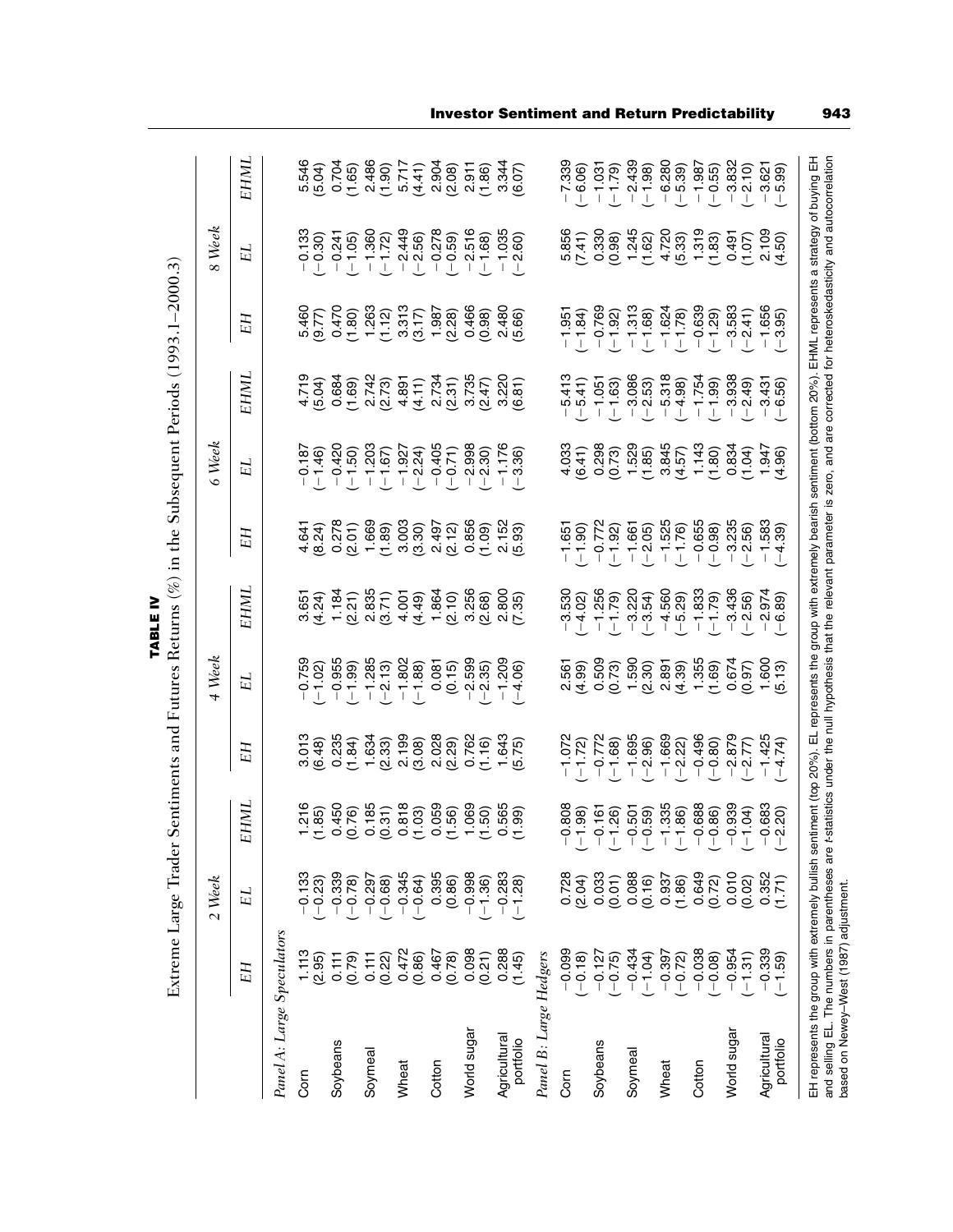for all markets except sugar futures, and for all periods except the period of 2 weeks (in which it is significant only for corn futures). The mean return for EL is negative for all except cotton futures in the period of 2 weeks, and is statistically significant for all forecasting periods except the period of 2 weeks, and for all markets except corn and cotton futures. Notice that the absolute average return for EH generally is larger than that for EL, with the exception of soybeans and sugar futures, suggesting that extremely bullish speculator sentiment provides a more-reliable buying signal than a selling signal. The mean return for HML is positive and statistically significant for all except the period of 2 weeks. For example, the average return for HML in the portfolio is 3.22% in the period of 6 weeks. This suggests that simultaneously buying EH and selling EL, on average, produce an average return of about 3% in the subsequent 6 weeks.

In contrast, the results for large hedgers reported in Panel B of Table IV show that the mean return for EH is negative and statistically significant for all periods except the period of 2 weeks, and for all markets except cotton futures. The mean return for EL is positive and statistically significant for all except soybeans and sugar futures. Consider the holding period of 4 weeks in the agricultural portfolio, the mean return of selling EH and buying EL is about 1.43% and 1.60% in the subsequent period of 4 weeks, respectively, and the mean return of simultaneously buying EH and selling EL is 2.97%. It appears that extremely large hedger sentiment is, on average, a stronger timing indicator than extremely large speculator sentiment. This can be seen from the mean return for EHML in Panels A and B of Table IV. The mean return for EHML based on large hedger sentiment is larger in absolute terms than that based on large speculator sentiment.

# **Combinations of Large Trader Sentiments and Futures Returns**

It has been shown that the sentiments of both large speculators and large hedgers predict futures returns, but they provide opposite forecasts. A logical extension of this finding is that the combination of the large trader sentiments may provide a more-reliable market-timing signal. This conjecture is tested using the two sets of hypotheses previously formulated in the Methodology and Data section.

To test the first set of hypotheses, large trader sentiment is sorted on its median into two groups: C and D. C represents the group with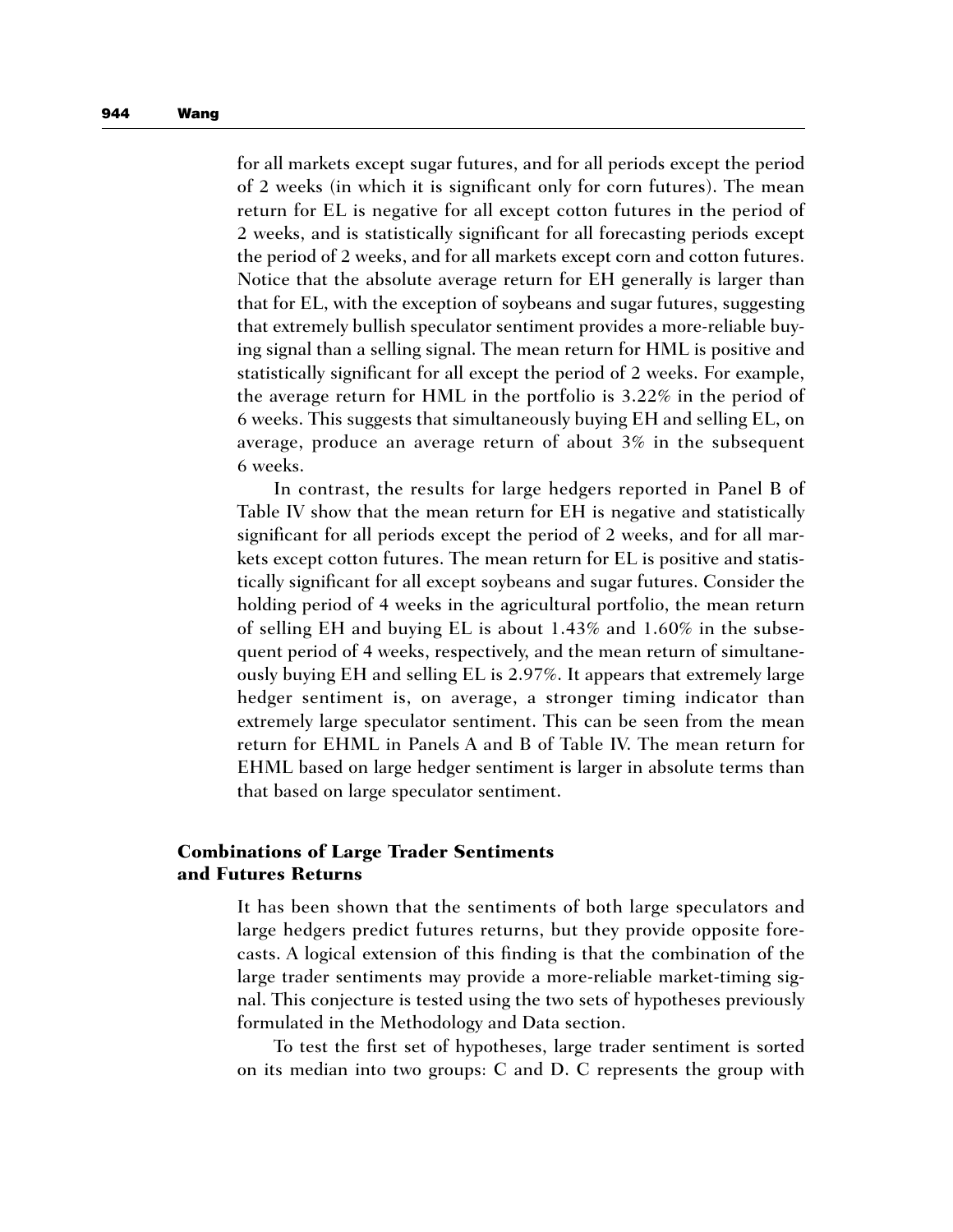bullish (above-the-median) speculator sentiment, together with bearish (below-the-median) hedger sentiment. D represents the group with bearish (below-the-median) speculator sentiment, together with bullish (above-the-median) hedger sentiment. The mean return is calculated for C and D in the subsequent periods of 2 weeks, 4 weeks, 6 weeks, and 8 weeks.

The results are presented in Panel A of Table IV. Also reported is the mean return for CMD that represents a strategy of simultaneously buying C and selling D. The mean return for C is positive and significant for all markets except soybeans and sugar futures, and for all holding periods except the period of 2 weeks (in which it is significant only for corn futures). As expected, the mean return for D is negative and significant for all periods except the period of 2 weeks, and for all markets except cotton futures. The mean return for CMD is positive and significant for all markets and for all holding periods. The combination of large trader sentiments appears to be a stronger timing indicator than bullish or bearish large trader sentiments alone (see Table II). However, this timing strategy may not necessarily be superior to that based on the extreme large trader sentiments (see Table IV). For example, buying one wheat futures contract when hedgers are extremely bearish generates an average return of 2.89% in the period of 4 weeks, while buying one futures contract when speculators are bullish and hedgers are bearish gives rise to a return of only 0.91%. Similarly, selling one wheat futures contract when hedger are extremely bullish gives rise to an average return of 1.67%, while selling one futures contract when speculators are bearish and hedgers are bullish gives an average return of only 1.26%.

The second set of hypotheses is tested by forming two groups based on large trader sentiment: F and G. F represents the group with extremely bullish speculator sentiment (top 20%), along with extremely bearish hedger sentiment (bottom 20%), and G represents the group with extremely bearish speculator sentiment (bottom 20%), along with extremely bullish hedger sentiment (top 20%). The mean return is calculated for F and G in the subsequent periods of 2 weeks, 4 weeks, 6 weeks, and 8 weeks. The results are reported in Panel B of Table V. The mean return for F is positive and significant for all markets except sugar futures, and for all periods except the period of 2 weeks (in which it is significant for corn, wheat, cotton futures, as well as the portfolio). The mean return for G is uniformly negative and statistically significant for all markets except corn futures, and for all periods except the period of 2 weeks. It appears that the timing strategy of buying F consistently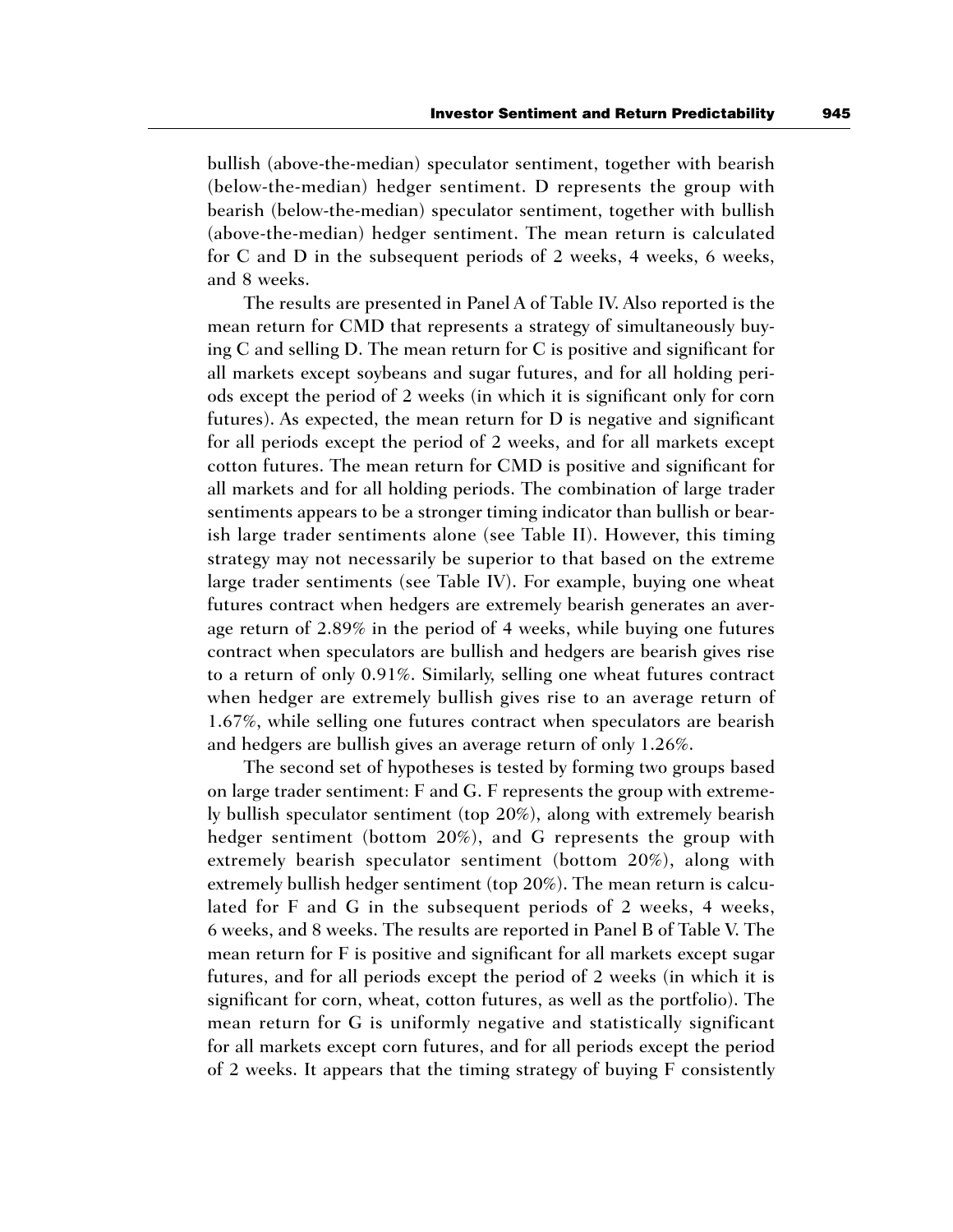| Panel A: Combinations of Large Trader Sentiments and Futures Returns <sup>1</sup> |                                                |                                                                       |                   |                                            |                                                |                                                                                                                                                                                                                                                                                                     |                                                                                                 |                                                                                                                 |                                                                                                                                                                                                                                                                                                                                                  |                                                                   |                         |                                                  |
|-----------------------------------------------------------------------------------|------------------------------------------------|-----------------------------------------------------------------------|-------------------|--------------------------------------------|------------------------------------------------|-----------------------------------------------------------------------------------------------------------------------------------------------------------------------------------------------------------------------------------------------------------------------------------------------------|-------------------------------------------------------------------------------------------------|-----------------------------------------------------------------------------------------------------------------|--------------------------------------------------------------------------------------------------------------------------------------------------------------------------------------------------------------------------------------------------------------------------------------------------------------------------------------------------|-------------------------------------------------------------------|-------------------------|--------------------------------------------------|
|                                                                                   |                                                | 2 Week                                                                |                   |                                            | 4 Week                                         |                                                                                                                                                                                                                                                                                                     |                                                                                                 | 6 Week                                                                                                          |                                                                                                                                                                                                                                                                                                                                                  |                                                                   | 8 Week                  |                                                  |
|                                                                                   |                                                |                                                                       | <b>CINC</b>       |                                            | ≏                                              | GNC                                                                                                                                                                                                                                                                                                 |                                                                                                 | Δ                                                                                                               | <b>GNC</b>                                                                                                                                                                                                                                                                                                                                       | $\cup$                                                            |                         | GNC                                              |
| Corn                                                                              | 0.555                                          | $-0.426$                                                              | 1.975             | (4.1845)                                   | $-1.283$<br>$-2.57$                            | (4.58)                                                                                                                                                                                                                                                                                              | 2.433                                                                                           | $-1.709$<br>(-2.98)                                                                                             | $4.068$<br>(5.07)                                                                                                                                                                                                                                                                                                                                | (4.48)                                                            | $-1.914$                | 4.962                                            |
| Soybeans                                                                          | (1.72)                                         | $(-1.21)$                                                             | .96)              |                                            |                                                |                                                                                                                                                                                                                                                                                                     | (4.18)                                                                                          |                                                                                                                 |                                                                                                                                                                                                                                                                                                                                                  |                                                                   | $(-2.72)$               | (1.87)                                           |
|                                                                                   | (0.34)                                         | $-0.236$<br>$(-0.98)$                                                 | 33<br>34<br>34    | $0.276$<br>(1.25)                          | $-1.247$<br>$(-2.28)$                          | (1.292)                                                                                                                                                                                                                                                                                             | (1.38)                                                                                          |                                                                                                                 | $1.546$<br>(2.01)                                                                                                                                                                                                                                                                                                                                | (1.55)                                                            | $-1.646$<br>$(-2.68)$   | (2.24)                                           |
| Soymeal                                                                           | 0.286<br>(0.76)<br>(0.003<br>(0.505)<br>(0.79) | $-0.012$<br>$(-0.03)$                                                 | 0.299<br>078)     | $0.305$<br>$(1.69)$<br>$0.912$<br>$(1.65)$ | $-0.598$<br>$(-1.72)$                          | $\begin{array}{l} 0.920 \\ 0.80 \\ 0.180 \\ 2.154 \\ 0.054 \\ 0.053 \\ 0.000 \\ 0.000 \\ 0.000 \\ 0.000 \\ 0.001 \\ 0.000 \\ 0.001 \\ 0.001 \\ 0.001 \\ 0.001 \\ 0.001 \\ 0.001 \\ 0.001 \\ 0.001 \\ 0.001 \\ 0.001 \\ 0.001 \\ 0.001 \\ 0.001 \\ 0.001 \\ 0.001 \\ 0.001 \\ 0.001 \\ 0.001 \\ 0.0$ | 0.355<br>1.71 (1.79)<br>1.89 (1.79)<br>1.89 (1.74<br>1.071 (1.071 (1.071 (1.79)<br>1.071 (1.16) | $\begin{array}{r} -1.247 \\ (-2.29) \\ -0.724 \\ (-1.77) \\ (-1.77) \\ -0.598 \\ (-3.37) \\ -0.558 \end{array}$ | $\begin{array}{r} 1.027 \\ -1.99 \\ -1.99 \\ -1.98 \\ -1.98 \\ -1.92 \\ -1.92 \\ -1.93 \\ -1.94 \\ -1.95 \\ -1.97 \\ -1.99 \\ -1.90 \\ -1.90 \\ -1.90 \\ -1.90 \\ -1.90 \\ -1.90 \\ -1.90 \\ -1.90 \\ -1.90 \\ -1.90 \\ -1.90 \\ -1.90 \\ -1.90 \\ -1.90 \\ -1.90 \\ -1.90 \\ -1.90 \\ -1.90 \\ -1.90 \\ -1.90 \\ -1.90 \\ -1.90 \\ -1.90 \\ -1$ | $0.533$<br>$(1.74)$<br>$1.584$<br>$(2.03)$<br>$1.503$<br>$(1.68)$ | $-1.015$<br>$(-1.89)$   | (2.05)                                           |
| Wheat                                                                             |                                                |                                                                       |                   |                                            |                                                |                                                                                                                                                                                                                                                                                                     |                                                                                                 |                                                                                                                 |                                                                                                                                                                                                                                                                                                                                                  |                                                                   |                         |                                                  |
|                                                                                   |                                                | $\begin{array}{r} -0.212 \\ (-0.68) \\ -0.123 \\ (-0.37) \end{array}$ | $0.211$<br>$0.60$ |                                            | $-1.260$<br>$(-2.61)$<br>$-0.509$<br>$(-1.21)$ |                                                                                                                                                                                                                                                                                                     |                                                                                                 |                                                                                                                 |                                                                                                                                                                                                                                                                                                                                                  |                                                                   | $-2.491$<br>$(-3.89)$   | $3.997$<br>$4.14$<br>$2.091$<br>$0.88$<br>$0.56$ |
| Cotton                                                                            |                                                |                                                                       | .627              |                                            |                                                |                                                                                                                                                                                                                                                                                                     |                                                                                                 |                                                                                                                 |                                                                                                                                                                                                                                                                                                                                                  |                                                                   |                         |                                                  |
|                                                                                   |                                                |                                                                       | (86)              | 1.536<br>(1.89)                            |                                                |                                                                                                                                                                                                                                                                                                     |                                                                                                 |                                                                                                                 |                                                                                                                                                                                                                                                                                                                                                  |                                                                   | $-0.588$<br>( $-1.01$ ) |                                                  |
| Norld sugar                                                                       |                                                |                                                                       | 591               |                                            |                                                |                                                                                                                                                                                                                                                                                                     |                                                                                                 |                                                                                                                 |                                                                                                                                                                                                                                                                                                                                                  |                                                                   |                         |                                                  |
|                                                                                   | (17.0)                                         | $-0.537$<br>$(-1.16)$                                                 | .96)              | 0.763<br>(1.57)                            |                                                |                                                                                                                                                                                                                                                                                                     |                                                                                                 |                                                                                                                 | 3.222<br>(3.12)                                                                                                                                                                                                                                                                                                                                  | $0.455$<br>$(0.59)$                                               | $-2.774$<br>$(-2.73)$   | $\frac{3.118}{(2.53)}$                           |
| Agricultural                                                                      |                                                |                                                                       | 312               |                                            |                                                |                                                                                                                                                                                                                                                                                                     |                                                                                                 |                                                                                                                 |                                                                                                                                                                                                                                                                                                                                                  |                                                                   |                         | 2.984                                            |
| portfolio                                                                         | 0.052<br>(0.32)                                | $-0.261$<br>$(-1.68)$                                                 | .68)              | (4.11)                                     | $-1.844$<br>$(-2.73)$<br>$-1.117$<br>$(-5.29)$ |                                                                                                                                                                                                                                                                                                     |                                                                                                 | $-2.551$<br>$(-2.94)$<br>$-1.497$<br>$(-5.83)$                                                                  | 2.535<br>(6.93)                                                                                                                                                                                                                                                                                                                                  | $1.245$<br>(3.84)                                                 | $-1.791$<br>(-6.00)     | (6.94)                                           |

 $\begin{array}{l} \textbf{TABLE 1} \\ \textbf{Combinations of Large Trade Sentiments and Futures Returns (\%) in Subsequent Periods (1993.1-2000.3)^\ast} \end{array}$ Combinations of Large Trader Sentiments and Futures Returns (%) in Subsequent Periods (1993.1–2000.3)\* **TABLE V**

**946 Wang**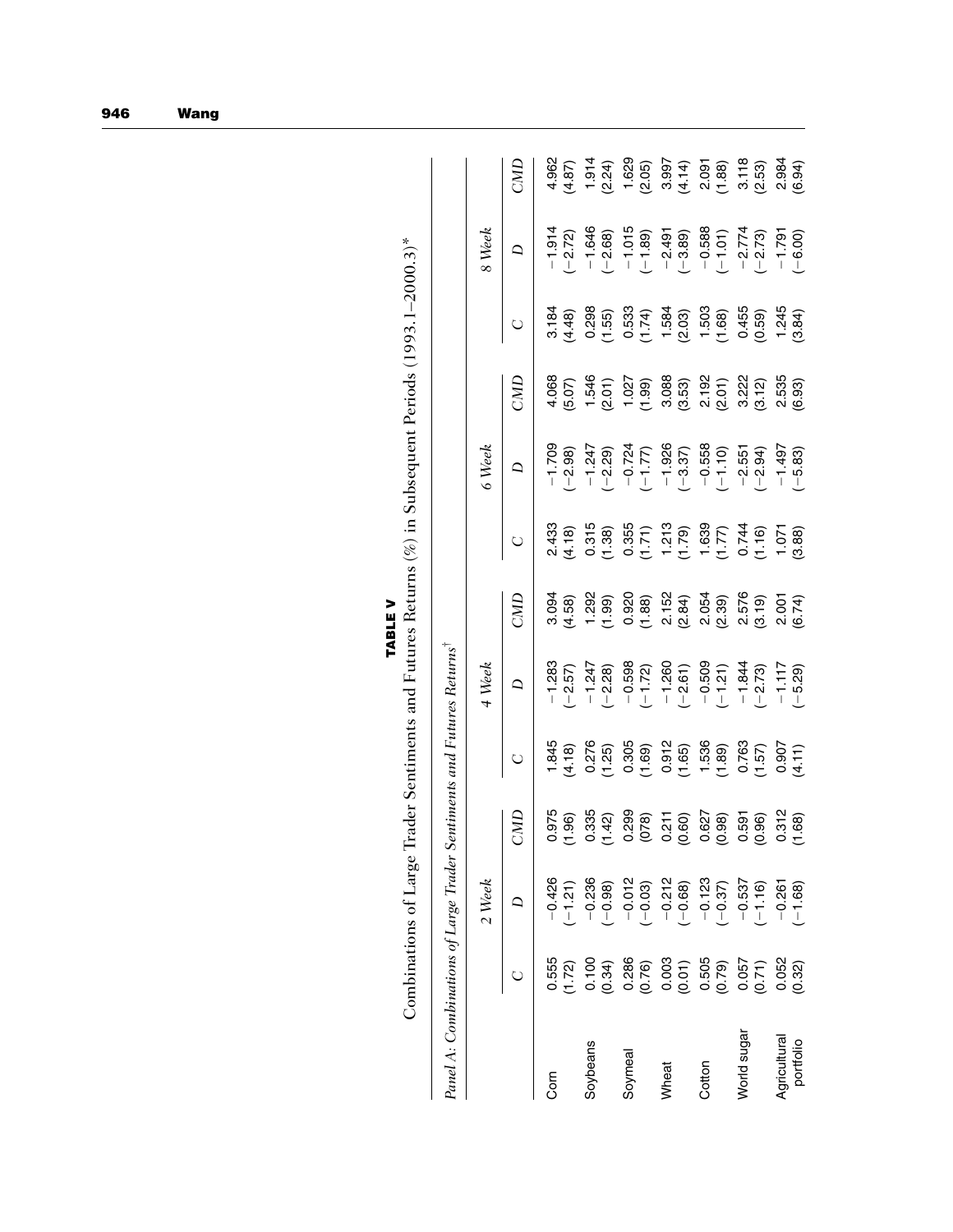|                                                                                                                                                                                                                                                                                                                                                                                                                                                                                                                                                             |                 | 2 Week                |                 |                 | 4 Week                |                 |                 | 6 Week                |                 |                 | 8 Week                |                     |
|-------------------------------------------------------------------------------------------------------------------------------------------------------------------------------------------------------------------------------------------------------------------------------------------------------------------------------------------------------------------------------------------------------------------------------------------------------------------------------------------------------------------------------------------------------------|-----------------|-----------------------|-----------------|-----------------|-----------------------|-----------------|-----------------|-----------------------|-----------------|-----------------|-----------------------|---------------------|
|                                                                                                                                                                                                                                                                                                                                                                                                                                                                                                                                                             |                 | C                     | <b>FMG</b>      | ц               | C                     | <b>FMG</b>      | ц               | C                     | <b>FMG</b>      | ц               | $\circ$               | <b>FMG</b>          |
| Corn                                                                                                                                                                                                                                                                                                                                                                                                                                                                                                                                                        | 0.953           | $-0.012$              | 0.966           | 3.241           | $-0.725$              | 3.848           | 4.872           | $-0.473$              | 4.903           | 6.573           | $-0.042$              | 6.679               |
| Soybeans                                                                                                                                                                                                                                                                                                                                                                                                                                                                                                                                                    | 0.405<br>(2.42) | $-0.137$<br>$(-0.02)$ | 0.542<br>(1.22) | 1.910<br>(5.79) | $-0.859$<br>$-0.85$   | 2.312<br>(3.51) | 1.789<br>(7.39) | $-0.522$<br>$(-0.55)$ | 2.223<br>(4.56) | 0.880<br>(9.30) | $-0.782$<br>$(-0.08)$ | 2.122<br>(5.19)     |
|                                                                                                                                                                                                                                                                                                                                                                                                                                                                                                                                                             | (0.92)          | $(-0.28)$             | (0.40)          | (2.35)          | $(-1.68)$             | (1.79)          | (2.14)          | $(-1.75)$             | (1.96)          | (2.60)          | $(-1.85)$             | (2.51)              |
| Soymeal                                                                                                                                                                                                                                                                                                                                                                                                                                                                                                                                                     | 0.150<br>(0.25) | $-0.443$<br>$(-0.97)$ | 0.590<br>(0.48) | 2.181<br>(2.73) | $-1.732$<br>$(-2.69)$ | 3.706<br>(4.43) | 2.233<br>(2.26) | $-1.903$<br>$(-2.14)$ | 3.853<br>(3.02) | 2.239<br>(1.99) | $-1.748$<br>$(-2.12)$ | 3.630<br>(2.38)     |
| Wheat                                                                                                                                                                                                                                                                                                                                                                                                                                                                                                                                                       | 0.912<br>(1.67) | $-0.543$<br>$(-0.78)$ | 1.455<br>(1.76) | 3.111<br>(3.73) | $-2.257$<br>$(-2.54)$ | 5.368<br>(4.60) | 4.183<br>(3.85) | $-1.698$<br>$(-1.76)$ | 5.803<br>(4.18) | 4.823<br>(4.14) | $-2.025$<br>$(-1.98)$ | 6.758<br>(4.71)     |
| Cotton                                                                                                                                                                                                                                                                                                                                                                                                                                                                                                                                                      | 2.112<br>(1.76) | $-0.714$<br>$(-1.15)$ | 2.842<br>(2.08) | 4.828<br>(2.85) | $-1.504$<br>$(-1.72)$ | 6.319<br>(3.95) | 5.549<br>(2.34) | $-1.993$<br>$(-2.06)$ | 7.534<br>(5.89) | 4.212<br>(1.86) | $-1.831$<br>$(-1.71)$ | $6.041$<br>$(3.01)$ |
| World sugar                                                                                                                                                                                                                                                                                                                                                                                                                                                                                                                                                 | 0.144<br>(0.29) | $-0.822$<br>$(-1.05)$ | 0.918<br>(1.09) | 0.909<br>(1.50) | $-2.606$<br>$(-2.31)$ | 3.324<br>(2.85) | 0.913<br>(1.29) | $-2.986$<br>$(-2.19)$ | 3.679<br>(2.40) | 0.773<br>(0.78) | $-2.674$<br>$(-1.81)$ | (2.171)             |
| Agricultural<br>portfolio                                                                                                                                                                                                                                                                                                                                                                                                                                                                                                                                   | 0.344<br>(1.79) | $-0.423$<br>$(-1.68)$ | 0.727<br>(2.28) | 1.959<br>(5.86) | $-1.649$<br>$-4.72$   | 3.374<br>(7.59) | 2.401<br>(69)   | $-1.621$<br>$-3.90$   | 3.683<br>(6.69) | 2.827<br>(5.52) | $-2.99$<br>$-1.401$   | 3.778<br>(5.98)     |
| <sup>1</sup> C represents the group with bullish (above-the-median) speculator sentiment together with bearish (below-the-median) hedger sentiment. D represents the group with bearish (below-<br>The numbers in parentheses are f-statistics under the null hypothesis that the relevant parameter is zero, and are corrected for heteroskedasticity and autocorrelation based on<br>the-median) speculator sentiment along with above-the-median hedger sentiment<br>ic dell'ud ul comone dilu cuite contro di l'internette di<br>Newey-West adjustment. |                 |                       |                 |                 |                       |                 |                 |                       |                 |                 |                       |                     |

res Returns  $(\%)^{\ddagger}$ *Panel B: Combinations of Extreme Large Trader Sentiments and Futures Returns (%)*‡ and Futu arge Trader Sentiments Panel B: Combinations of Extreme La

\*F represents the group with extremely bullish speculator sentiment (top 20%) together with extremely bearish hedger sentiment (bottom 20%). G represents the group with extremely<br>bearish speculator sentiment (bottom 20%) ‡F represents the group with extremely bullish speculator sentiment (top 20%) together with extremely bearish hedger sentiment (bottom 20%). G represents the group with extremely bearish speculator sentiment (bottom 20%) together with extremely bullish hedger sentiment (top 20%).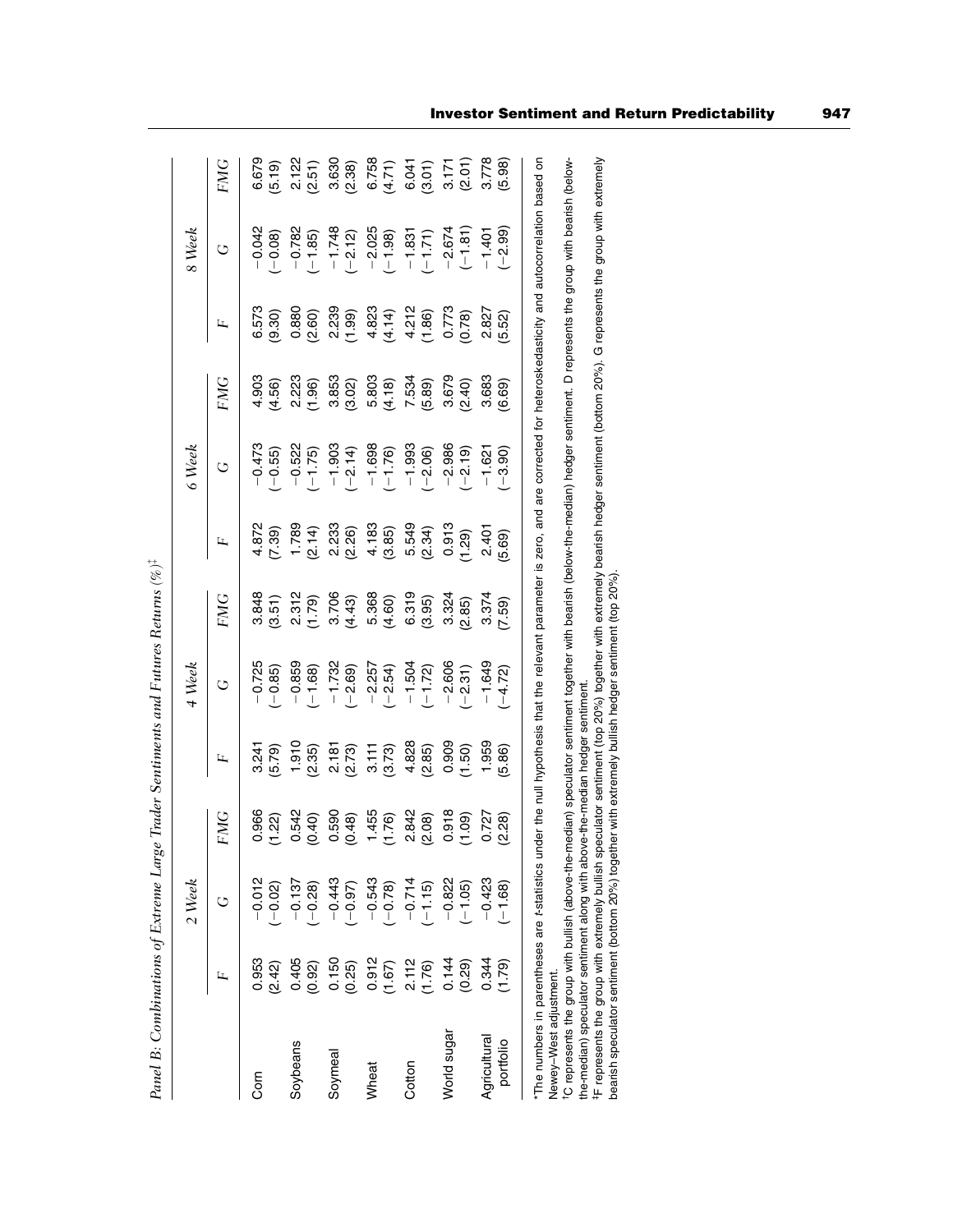outperforms the strategy of selling G, with the exception of sugar futures, suggesting that extremely bullish speculator sentiment, together with extremely bearish hedger sentiment, are more valuable for forecasting future returns than extremely bearish speculator sentiment, along with extremely bullish hedger sentiment. The mean return for FMG is both economically and statistically significant for all markets and for all forecasting periods.

This result indicates that the combination of extreme large trader sentiments, on average, provides the most reliable forecast when compared to other alternatives. For example, simultaneously buying F and selling G in the agricultural portfolio approximately give rise to an average annualized holding-period return of 18.9%, 43.8%, 31.9%, and 24.6% in the subsequent periods of 2 weeks, 4 weeks, 6 weeks, and 8 weeks, respectively.<sup>11</sup> This return is, on average, larger than that for CMD, EHML, or HML for a futures market in the relevant period.

# **Hedging Pressure Effects vs. Superior Forecasting Skills of Large Speculators**

We have shown that large trader sentiments forecast future market movements. It is possible to question what explains return predictability in futures markets. The finance literature postulates that hedger pressure is an important determinant of futures risk premiums. The use of hedging pressure as an explanation of futures premiums dates back to Keynes (1930) and Hicks (1939). The hedging-pressure theory argues that hedgers in futures markets who wish to transfer nonmarketable risks have to, and are willing to, pay risk premiums to speculators for the bearing of risk, suggesting that positive returns should be earned for a simple strategy of being long when hedgers are net short and short when hedgers are net long. The results presented in this article generally confirm hedging-pressure effects in the agricultural markets, namely, when hedgers are (extremely) bullish, they roughly hold net long positions, and, therefore, the futures price is expected to fall in order to compensate large speculators for taking short positions on the other side of the market, and vice versa.<sup>12</sup> In addition, it has been shown that hedging-pressure effects

 $11$ The annualized return is calculated by multiplying the holding-period return by 52 and then dividing by the number of holding periods (in weeks). For example, the annualized return for FMG in the portfolio for the period of 4 weeks is  $3.374\% * (52/4) = 43.8\%$ .

 $^{12}$ Bullish (bearish) sentiment does not necessarily imply that hedgers hold net long (short) positions (see also 7). However, extremely bullish (bearish) sentiment coincides exactly with net long (short) positions in these futures markets.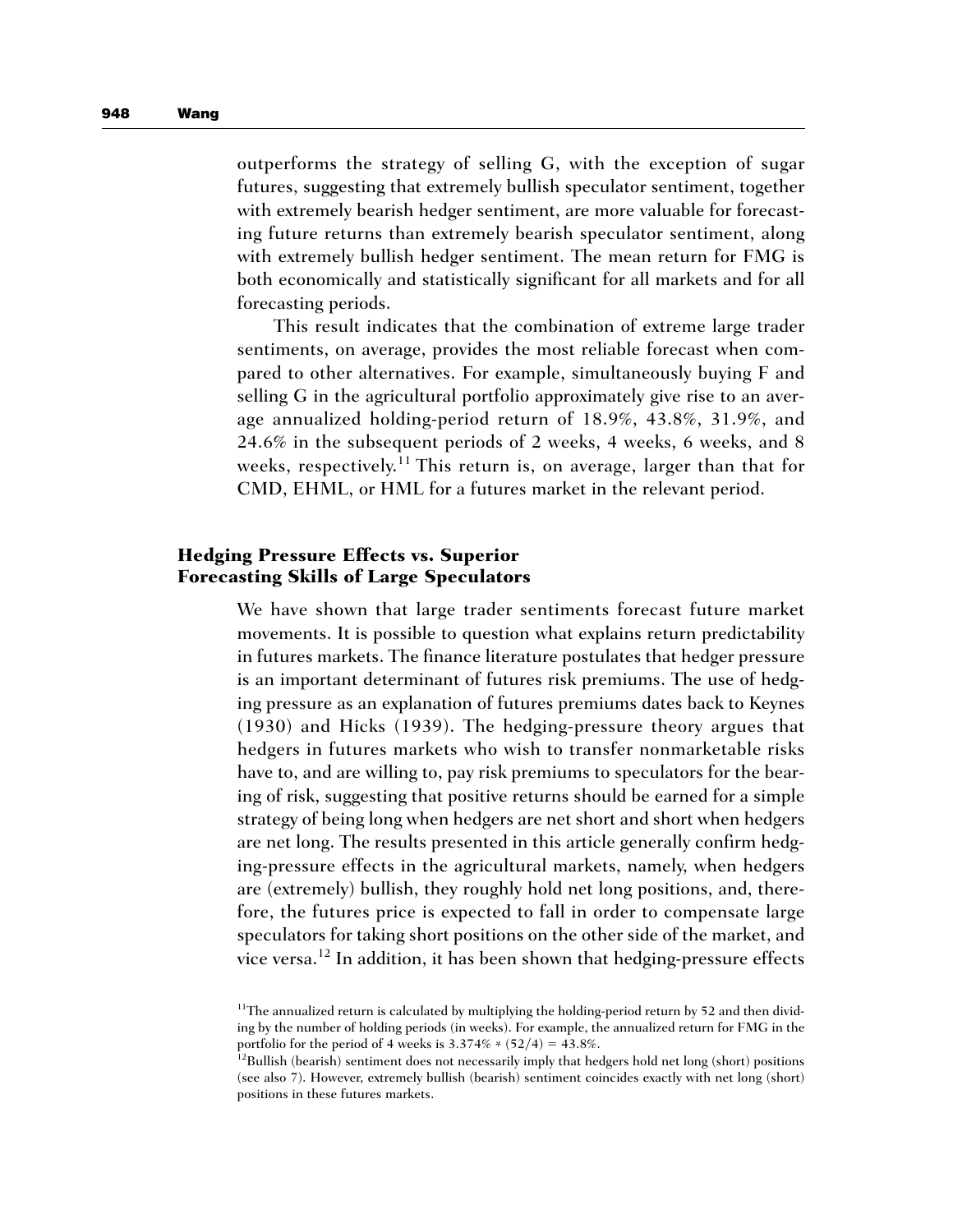tend to last for longer horizons (up to 8 weeks) than what have been examined previously in the literature.

Furthermore, it may be interesting to ask whether speculators in these agricultural futures markets earn higher returns than what have been paid by hedgers, or equivalently, do large speculators possess superior forecasting ability? To examine this issue, a methodology similar to that of Rockwell's (1967) was employed. Specifically, the hedging pressure effect is defined as the return earned by a hypothetical trader who follows a naïve strategy of being long when hedgers are (extremely) bearish, and short when hedgers are (extremely) bullish. The difference between the return earned by large speculators and that earned by the naïve trader represents superior forecasting ability of large speculators. Let J(L) represent the group with bullish (bearish) speculator sentiment, and K(M) represent the group with bearish (bullish) hedger sentiment. The grouping of bullish or bearish sentiment is based on the median sentiment. The mean return of buying (selling) K(M) roughly captures the hedging pressure effect. JMK (LMM) is a strategy of buying  $J(L)$  and selling  $K(M)$ , and the mean return for JMK (LMM) measures superior forecasting ability of large speculators. In particular, a positive return for JMK and a negative return for LMM suggest that large speculators tend to possess superior forecasting ability. Similarly, let P(Y) represent the group with extremely bullish (bearish) speculator sentiment, and Q(Z) represent the group with extreme bearish (bullish) hedger sentiment. The mean return of buying (selling) Q(Z) captures the hedging-pressure effect, which is the average return earned by the naïve trader. PMO (YMZ) is a strategy of buying  $P(Y)$ and selling Q(Z). A positive return for PMQ and a negative return for YMZ suggest that large speculators may have superior forecasting skills.

Panels A and B of Table VI present the evidence of superior forecasting ability of large speculators in the six agricultural futures markets. Unlike Rockwell (1967) and Chang (1985), who showed that large speculators in agricultural markets (wheat in Chang's study) possessed superior forecasting ability, no evidence is found of superior forecasting skills of large speculators. A positive return for JMK and a negative return for LMM only occur in soymeal and sugar futures for all the periods, but none is significant. The return for PMQ is positive for corn and wheat futures for all the periods, suggesting that speculators may possess certain superior forecasting ability on the long side, but insignificant. The mean return for YMZ is negative for wheat futures in the periods of 4 weeks, 6 weeks, and 8 weeks, but again insignificant. For the agricultural portfolio, the return for JMK, LMM, PMQ, and YMZ is neither economically nor statistically significant. This suggests that large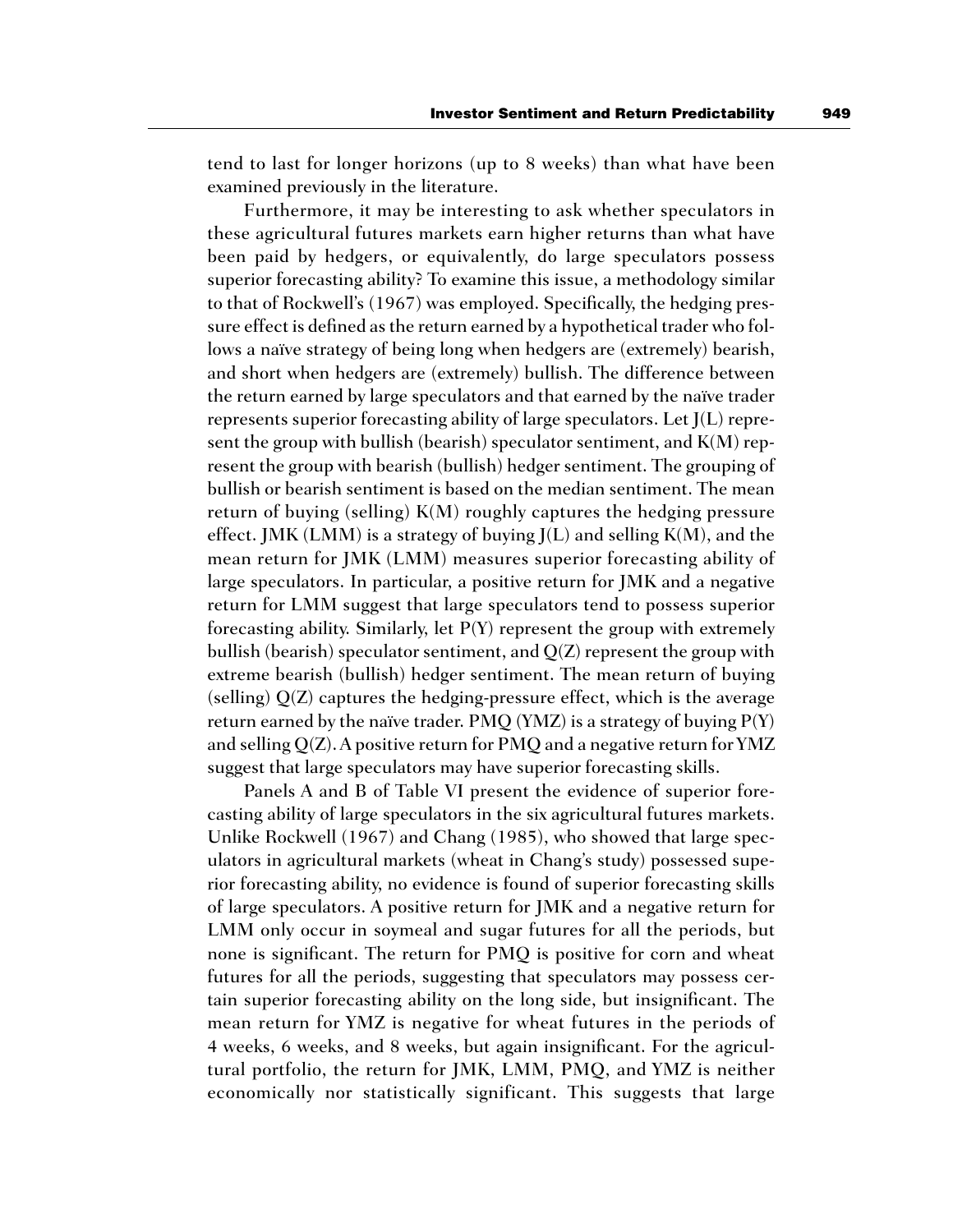## **TABLE VI**

Source of Return Predictability: Hedging Pressure Effect or Forecasting Ability of Large Speculators (1993.1–2000.3)

| Panel A: Forecasting Ability with Bullish (Bearish) Speculator Sentiment* |           |           |            |            |            |           |            |           |
|---------------------------------------------------------------------------|-----------|-----------|------------|------------|------------|-----------|------------|-----------|
|                                                                           |           | 2 Week    |            | 4 Week     |            | 6 Week    |            | 8 Week    |
|                                                                           | JMK       | LMM       | <b>JMK</b> | <b>LMM</b> | <b>JMK</b> | LMM       | <b>JMK</b> | LMM       |
| Corn                                                                      | $-0.211$  | 0.134     | $-0.526$   | 0.404      | $-0.877$   | 0.713     | $-1.090$   | 0.917     |
|                                                                           | $(-0.46)$ | (0.28)    | $(-1.07)$  | (0.59)     | $(-1.07)$  | (0.84)    | $(-1.15)$  | (0.91)    |
| Soybeans                                                                  | $-0.096$  | 0.135     | $-0.069$   | 0.121      | $-0.001$   | 0.059     | $-0.198$   | 0.264     |
|                                                                           | $(-0.58)$ | (0.32)    | $(-0.12)$  | (0.21)     | (0.01) (   | (0.09)    | $(-0.23)$  | (0.33)    |
| Soymeal                                                                   | 0.658     | $-0.318$  | 1.266      | $-0.299$   | 0.928      | $-0.381$  | 1.390      | $-0.382$  |
|                                                                           | (1.36)    | $(-0.63)$ | (1.50)     | $(-0.44)$  | (1.30)     | $(-0.48)$ | (1.39)     | $(-0.40)$ |
| Wheat                                                                     | 0.148     | $-0.188$  | 0.076      | $-0.083$   | $-0.215$   | 0.176     | $-0.091$   | 0.062     |
|                                                                           | (0.05)    | $(-0.38)$ | (0.09)     | $(-0.12)$  | $(-0.22)$  | 0.22      | $(-0.09)$  | (0.06)    |
| Cotton                                                                    | $-0.773$  | 0.806     | $-0.784$   | 0.854      | $-1.616$   | 1.687     | $-2.138$   | 2.183     |
|                                                                           | $(-1.25)$ | (1.93)    | $(-0.87)$  | (1.50)     | $(-1.53)$  | (2.57)    | $(-1.78)$  | (2.80)    |
| World sugar                                                               | 0.321     | $-0.361$  | 0.204      | $-0.247$   | 0.037      | $-0.151$  | 0.142      | $-0.276$  |
|                                                                           | (0.54)    | $(-0.53)$ | (0.26)     | $(-0.26)$  | (0.04)     | $(-0.14)$ | (0.13)     | $(-0.20)$ |
| Agricultural                                                              | $-0.064$  | 0.037     | $-0.140$   | 0.119      | $-0.377$   | 0.347     | $-0.499$   | 0.470     |
| portfolio                                                                 | $(-0.30)$ | (0.17)    | $(-0.47)$  | (0.41)     | $(-1.04)$  | (1.03)    | $(-1.17)$  | (1.19)    |

*Panel B: Forecasting Ability with Extremely Bullish (Bearish) Speculator Sentiment*†

|              |           | 2 Week    |            | 4 Week    |            | 6 Week   |           | 8 Week    |
|--------------|-----------|-----------|------------|-----------|------------|----------|-----------|-----------|
|              | PMO       | YMZ       | <b>PMQ</b> | YMZ       | <b>PMO</b> | YMZ      | PMQ       | YMZ       |
| Corn         | 0.507     | $-0.005$  | 0.488      | 0.391     | 0.696      | 1.610    | 0.646     | 2.642     |
|              | (0.95)    | $(-0.01)$ | (0.69)     | (0.40)    | (0.84)     | (1.45)   | (0.63)    | (2.06)    |
| Soybeans     | $-0.157$  | $-0.212$  | $-0.259$   | $-0.187$  | $-0.014$   | 0.352    | 0.404     | 0.545     |
|              | $(-0.25)$ | $(-0.36)$ | $(-0.27)$  | $(-0.23)$ | $(-0.02)$  | (0.36)   | (0.24)    | (0.48)    |
| Soymeal      | $-0.023$  | 0.141     | 0.042      | 0.426     | 0.130      | 0.474    | 0.017     | $-0.028$  |
|              | $(-0.03)$ | (0.22)    | (0.04)     | (0.51)    | (0.15)     | (0.39)   | (0.01)    | $(-0.02)$ |
| Wheat        | $-0.465$  | 0.052     | $-0.694$   | $-0.133$  | $-0.829$   | $-0.401$ | $-1.389$  | $-0.824$  |
|              | (0.63)    | (0.06)    | $(-0.81)$  | (-0.14)   | $(-0.74)$  | (-0.39)  | $(-1.07)$ | $(-0.58)$ |
| Cotton       | $-0.195$  | 0.432     | 0.591      | 0.557     | 1.185      | 0.205    | 2.301     | 0.391     |
|              | (-0.18)   | (0.69)    | (0.40)     | (0.63)    | (0.61)     | (0.21)   | (1.06)    | (0.35)    |
| World sugar  | 0.088     | $-0.045$  | 0.089      | 0.269     | 0.022      | 0.227    | 0.076     | 0.995     |
|              | (0.13)    | $(-0.04)$ | (0.20)     | (0.17)    | (0.02)     | (0.12)   | (0.06)    | (0.46)    |
| Agricultural | $-0.062$  | 0.006     | 0.035      | 0.207     | 0.178      | 0.389    | 0.315     | 0.591     |
| portfolio    | (-0.20)   | (0.18)    | (0.08)     | (0.48)    | (0.35)     | (0.76)   | (0.53)    | (0.98)    |

\*JMK represents a strategy of buying J and selling K. LMM represents a strategy of buying L and selling M. J represents the group with bullish speculator sentiment. K represents the group with bearish hedger sentiment. L represents the group with bearish speculator sentiment. M represents the group with bullish hedger sentiment.

† PMQ is a strategy of buying P and selling Q. YMZ is a strategy of buying Y and selling Z. P represents the group with extremely bullish speculator sentiment (top 20%). Q represents the group with extremely bearish hedger sentiment (bottom 20%). Y represents the group with extremely bearish speculator sentiment (bottom 20%). Z is the group with extremely bullish hedger sentiment (top 20%).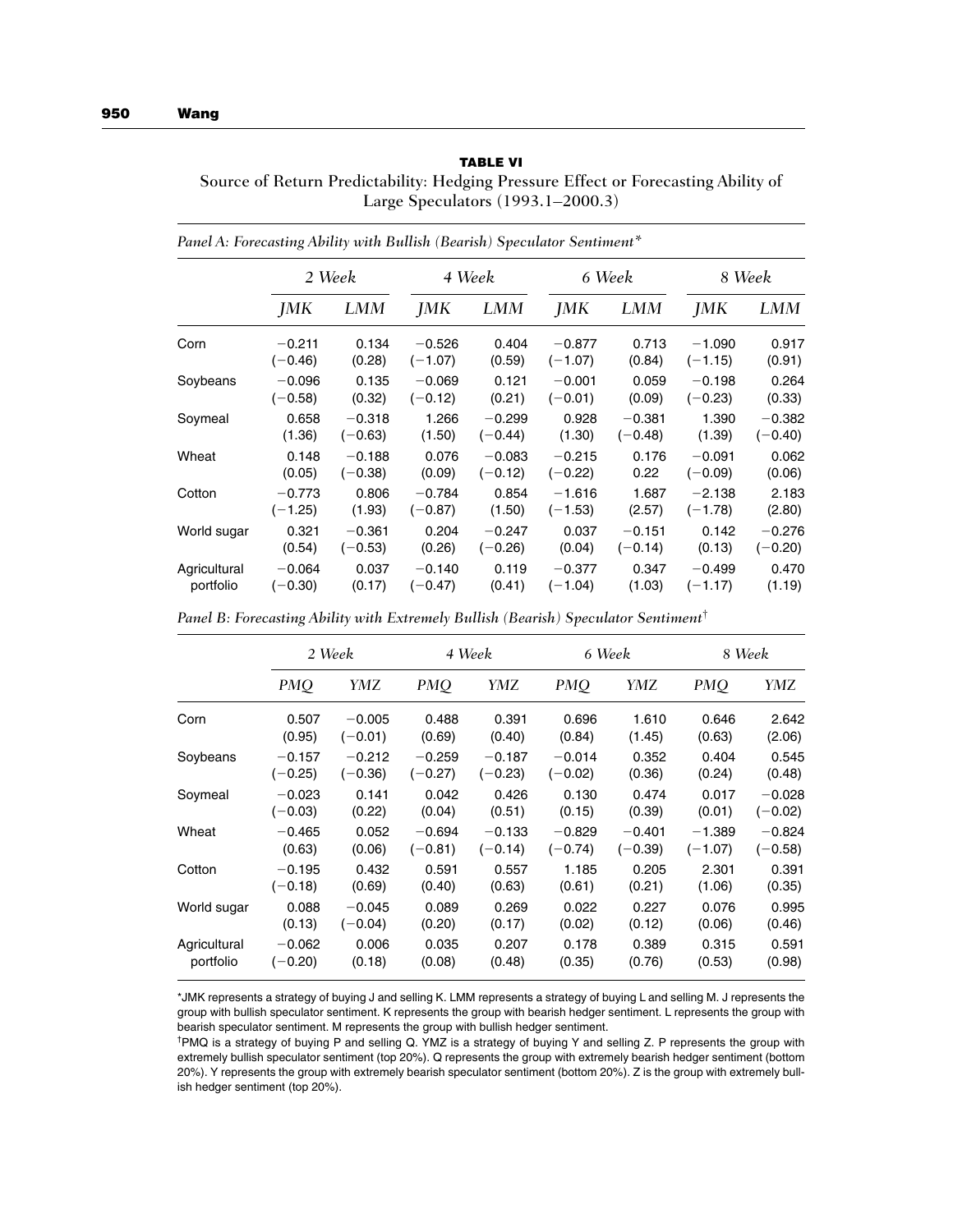speculators, on average, do not possess any superior forecasting ability in these agricultural futures markets.

#### **CONCLUSIONS**

The actual position-based sentiment by type of traders was studied in six actively traded agricultural futures markets—corn, soybeans, soymeal, wheat, cotton, and world sugar. It was found that large speculator sentiment is a price-continuation indicator. In contrast, large hedger sentiment is a contrary indicator. Small trader sentiment does not have any value for forecasting. Various sentiment-based timing strategies also were examined, and it was found that the combination of extreme large trader sentiments provides the strongest timing signal. This finding is of practical importance for futures traders. The implication is that buying when large speculators are extremely bullish and large hedgers are extremely bearish, and/or selling when large speculators are extremely bearish and large hedgers are extremely bullish in these agricultural futures markets consistently generate both economically and statistically significant profits.

The evidence that large hedger sentiment forecasts price reversals is consistent with the hedging-pressure theory in which it is argued that, to transfer nonmarketable risks, hedgers are willing to pay risk premiums to speculators. Thus, hedging-pressure effects explain the return predictability in these agricultural futures markets. Moreover, the hedgingpressure effects tended to last for longer horizons (up to 8 weeks) than what have been recognized and studied in the literature. Further examination was conducted of whether large speculators consistently earn more than what hedgers paid. It was found that it does not appear that large speculators possess any superior forecasting skills. This result differs from the findings in Rockwell (1967), Chang (1985), and Chang, Pinegar, and Schachter (1997) in which it had been shown that large speculators tended to be associated with superior forecasting ability in agricultural futures markets.

This study contributed to the literature in two ways. First, it examined the usefulness of investor sentiment based on trader actual positions for predicting agricultural futures returns. Second, it showed that hedging-pressure effects tend to prevail in the agricultural futures markets, and may last for longer horizons than those have been investigated in extant literature. Much works remain to be done in studying the determinants of investor sentiment and the value of forecasts based on trader sentiment in other futures markets.